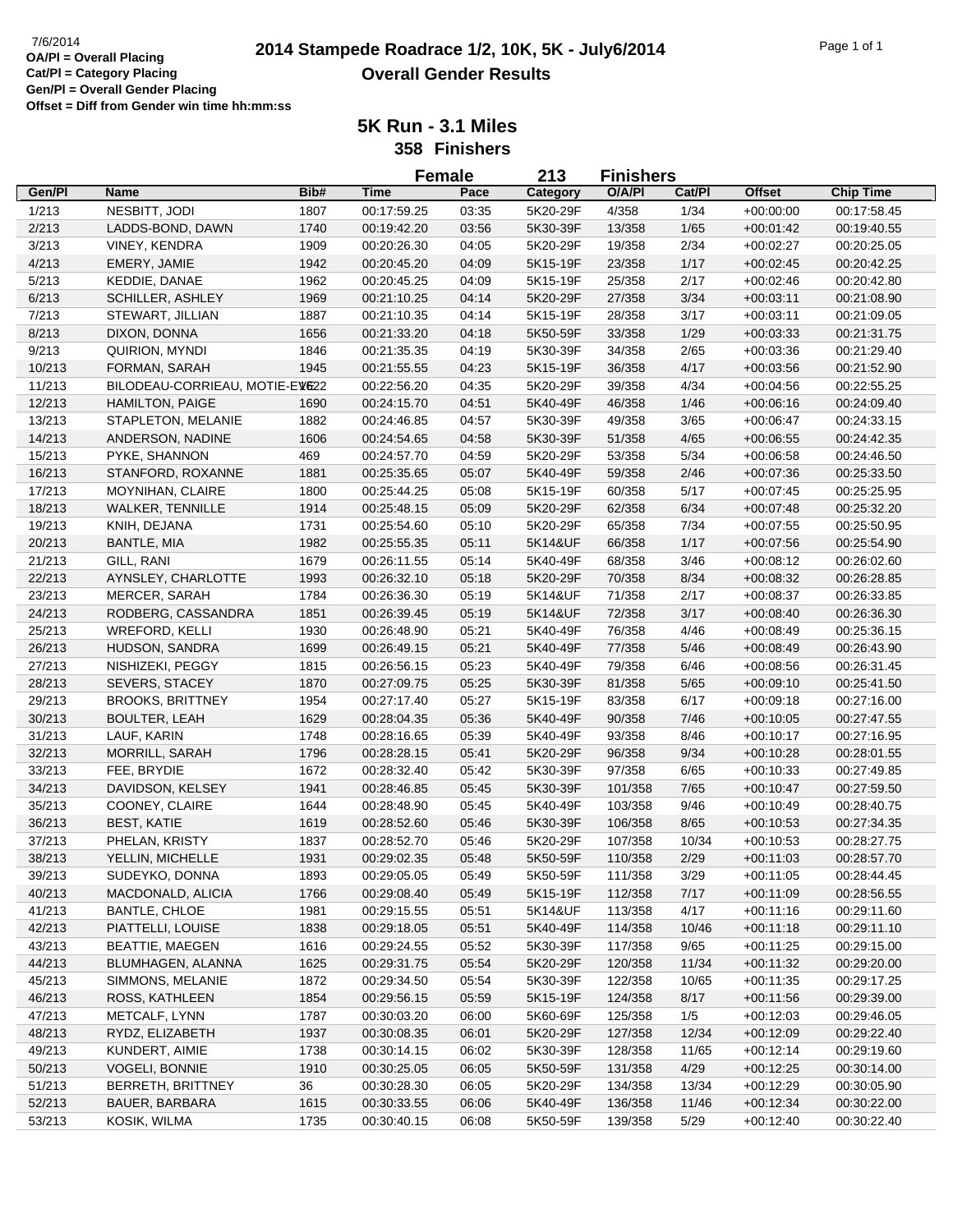| Gen/Pl<br>Bib#<br><b>Time</b><br>O/A/PI<br>Cat/Pl<br><b>Offset</b><br><b>Chip Time</b><br>Name<br>Pace<br>Category<br>54/213<br>MOYNIHAN, COLLEEN<br>06:09<br>5K50-59F<br>140/358<br>6/29<br>$+00:12:47$<br>1801<br>00:30:46.25<br>00:30:05.45<br>55/213<br>$2/5$<br>STAPLETON, PATRICIA<br>1883<br>00:30:53.20<br>06:10<br>5K60-69F<br>141/358<br>$+00:12:53$<br>00:30:38.90<br>3/5<br>56/213<br>KING, SANDRA<br>1727<br>06:10<br>5K60-69F<br>142/358<br>$+00:12:55$<br>00:30:54.75<br>00:30:48.15<br>57/213<br>WITHELL, JOCELYN<br>12/65<br>1924<br>00:31:13.65<br>06:14<br>5K30-39F<br>148/358<br>$+00:13:14$<br>00:29:35.80<br>58/213<br>1979<br>ANHORN, KATHIE<br>06:15<br>5K40-49F<br>149/358<br>12/46<br>$+00:13:15$<br>00:29:55.70<br>00:31:15.20<br>59/213<br>PAETHKE, ALLISON<br>1828<br>00:31:18.50<br>06:15<br>5K30-39F<br>150/358<br>13/65<br>$+00:13:19$<br>00:30:49.50<br>60/213<br>MACDONALD, PAMELA<br>1767<br>06:16<br>5K40-49F<br>152/358<br>13/46<br>$+00:13:21$<br>00:31:09.05<br>00:31:21.20<br>61/213<br>LAMACRAFT, JULIE<br>1743<br>00:31:23.35<br>06:16<br>5K40-49F<br>153/358<br>14/46<br>$+00:13:24$<br>00:31:11.00<br>62/213<br>SCHROEDER, KIM<br>1576<br>00:31:31.45<br>06:18<br>5K40-49F<br>157/358<br>15/46<br>$+00:13:32$<br>00:30:30.40<br>63/213<br>CLARKE, ARMINTY<br>1641<br>00:31:41.55<br>06:20<br>5K30-39F<br>158/358<br>14/65<br>$+00:13:42$<br>00:31:12.50<br>64/213<br>7/29<br>TREVOR, LAURIE<br>1904<br>06:21<br>5K50-59F<br>160/358<br>$+00:13:46$<br>00:31:45.50<br>00:31:19.25<br>65/213<br><b>BALIC, SANDRA</b><br>1611<br>00:31:47.60<br>06:21<br>5K30-39F<br>161/358<br>15/65<br>$+00:13:48$<br>00:31:14.95<br>66/213<br>14/34<br>SAWYER, MONTANA<br>1864<br>00:31:57.80<br>06:23<br>5K20-29F<br>163/358<br>$+00:13:58$<br>00:31:45.55<br>67/213<br>COULTER, ANDRA<br>1645<br>00:32:04.90<br>06:24<br>5K30-39F<br>164/358<br>16/65<br>$+00:14:05$<br>00:30:18.65<br>68/213<br>TALDORF, SYLVIA<br>1898<br>00:32:05.75<br>06:25<br>5K50-59F<br>165/358<br>8/29<br>$+00:14:06$<br>00:31:36.60<br>69/213<br>KIRKER, ANNE<br>9/29<br>1729<br>00:32:09.70<br>06:25<br>5K50-59F<br>166/358<br>$+00:14:10$<br>00:31:54.65<br>70/213<br>9/17<br>DENKLER, AMANDA<br>1653<br>00:32:12.05<br>06:26<br>5K15-19F<br>167/358<br>$+00:14:12$<br>00:31:16.05<br>71/213<br>MILNE, SARAH<br>1789<br>00:32:13.85<br>06:26<br>5K30-39F<br>168/358<br>17/65<br>$+00:14:14$<br>00:32:05.95<br>72/213<br>PARIS, NORA<br>1834<br>00:32:22.25<br>06:28<br>5K30-39F<br>169/358<br>18/65<br>$+00:14:23$<br>00:32:00.40<br>73/213<br>1890<br>5K14&UF<br>5/17<br>STEWART, TAEGAN<br>00:32:24.65<br>06:28<br>170/358<br>$+00:14:25$<br>00:31:45.95<br>74/213<br>STONE ROSS, JANETTE<br>1891<br>00:32:26.60<br>06:29<br>5K50-59F<br>172/358<br>10/29<br>$+00:14:27$<br>00:31:44.85<br>75/213<br>1665<br>173/358<br>DYCK, MACKENZIE<br>00:32:26.65<br>06:29<br>5K15-19F<br>10/17<br>$+00:14:27$<br>00:30:57.70<br>76/213<br>DYCK, NICOLE<br>1666<br>00:32:27.85<br>06:29<br>5K15-19F<br>174/358<br>11/17<br>$+00:14:28$<br>00:30:58.65<br>77/213<br>DOUGLAS, MACKENZIE<br>677<br>00:32:31.15<br>06:30<br>5K20-29F<br>175/358<br>15/34<br>$+00:14:31$<br>00:31:28.15<br>78/213<br>MCPHEE, AMANDA<br>1783<br>00:32:51.60<br>06:34<br>5K15-19F<br>179/358<br>12/17<br>$+00:14:52$<br>00:32:43.90<br>79/213<br>DEMETRICK, SELINA<br>1652<br>00:32:56.60<br>06:35<br>5K15-19F<br>181/358<br>13/17<br>$+00:14:57$<br>00:32:39.30<br>80/213<br>1835<br>06:35<br>19/65<br>PELLETIER, LORI<br>00:32:58.95<br>5K30-39F<br>183/358<br>$+00:14:59$<br>00:32:31.85 |
|-----------------------------------------------------------------------------------------------------------------------------------------------------------------------------------------------------------------------------------------------------------------------------------------------------------------------------------------------------------------------------------------------------------------------------------------------------------------------------------------------------------------------------------------------------------------------------------------------------------------------------------------------------------------------------------------------------------------------------------------------------------------------------------------------------------------------------------------------------------------------------------------------------------------------------------------------------------------------------------------------------------------------------------------------------------------------------------------------------------------------------------------------------------------------------------------------------------------------------------------------------------------------------------------------------------------------------------------------------------------------------------------------------------------------------------------------------------------------------------------------------------------------------------------------------------------------------------------------------------------------------------------------------------------------------------------------------------------------------------------------------------------------------------------------------------------------------------------------------------------------------------------------------------------------------------------------------------------------------------------------------------------------------------------------------------------------------------------------------------------------------------------------------------------------------------------------------------------------------------------------------------------------------------------------------------------------------------------------------------------------------------------------------------------------------------------------------------------------------------------------------------------------------------------------------------------------------------------------------------------------------------------------------------------------------------------------------------------------------------------------------------------------------------------------------------------------------------------------------------------------------------------------------------------------------------------------------------------------------------------------------------------------------------------------------------------------------------------------------------------------------------------------------------------------------------------------------------------------------------------------------------------------------------------------------------------------------------------------------------------------------------------------------------------------------------------------------------------------------------------------------------------------------------------------------------------------|
|                                                                                                                                                                                                                                                                                                                                                                                                                                                                                                                                                                                                                                                                                                                                                                                                                                                                                                                                                                                                                                                                                                                                                                                                                                                                                                                                                                                                                                                                                                                                                                                                                                                                                                                                                                                                                                                                                                                                                                                                                                                                                                                                                                                                                                                                                                                                                                                                                                                                                                                                                                                                                                                                                                                                                                                                                                                                                                                                                                                                                                                                                                                                                                                                                                                                                                                                                                                                                                                                                                                                                                       |
|                                                                                                                                                                                                                                                                                                                                                                                                                                                                                                                                                                                                                                                                                                                                                                                                                                                                                                                                                                                                                                                                                                                                                                                                                                                                                                                                                                                                                                                                                                                                                                                                                                                                                                                                                                                                                                                                                                                                                                                                                                                                                                                                                                                                                                                                                                                                                                                                                                                                                                                                                                                                                                                                                                                                                                                                                                                                                                                                                                                                                                                                                                                                                                                                                                                                                                                                                                                                                                                                                                                                                                       |
|                                                                                                                                                                                                                                                                                                                                                                                                                                                                                                                                                                                                                                                                                                                                                                                                                                                                                                                                                                                                                                                                                                                                                                                                                                                                                                                                                                                                                                                                                                                                                                                                                                                                                                                                                                                                                                                                                                                                                                                                                                                                                                                                                                                                                                                                                                                                                                                                                                                                                                                                                                                                                                                                                                                                                                                                                                                                                                                                                                                                                                                                                                                                                                                                                                                                                                                                                                                                                                                                                                                                                                       |
|                                                                                                                                                                                                                                                                                                                                                                                                                                                                                                                                                                                                                                                                                                                                                                                                                                                                                                                                                                                                                                                                                                                                                                                                                                                                                                                                                                                                                                                                                                                                                                                                                                                                                                                                                                                                                                                                                                                                                                                                                                                                                                                                                                                                                                                                                                                                                                                                                                                                                                                                                                                                                                                                                                                                                                                                                                                                                                                                                                                                                                                                                                                                                                                                                                                                                                                                                                                                                                                                                                                                                                       |
|                                                                                                                                                                                                                                                                                                                                                                                                                                                                                                                                                                                                                                                                                                                                                                                                                                                                                                                                                                                                                                                                                                                                                                                                                                                                                                                                                                                                                                                                                                                                                                                                                                                                                                                                                                                                                                                                                                                                                                                                                                                                                                                                                                                                                                                                                                                                                                                                                                                                                                                                                                                                                                                                                                                                                                                                                                                                                                                                                                                                                                                                                                                                                                                                                                                                                                                                                                                                                                                                                                                                                                       |
|                                                                                                                                                                                                                                                                                                                                                                                                                                                                                                                                                                                                                                                                                                                                                                                                                                                                                                                                                                                                                                                                                                                                                                                                                                                                                                                                                                                                                                                                                                                                                                                                                                                                                                                                                                                                                                                                                                                                                                                                                                                                                                                                                                                                                                                                                                                                                                                                                                                                                                                                                                                                                                                                                                                                                                                                                                                                                                                                                                                                                                                                                                                                                                                                                                                                                                                                                                                                                                                                                                                                                                       |
|                                                                                                                                                                                                                                                                                                                                                                                                                                                                                                                                                                                                                                                                                                                                                                                                                                                                                                                                                                                                                                                                                                                                                                                                                                                                                                                                                                                                                                                                                                                                                                                                                                                                                                                                                                                                                                                                                                                                                                                                                                                                                                                                                                                                                                                                                                                                                                                                                                                                                                                                                                                                                                                                                                                                                                                                                                                                                                                                                                                                                                                                                                                                                                                                                                                                                                                                                                                                                                                                                                                                                                       |
|                                                                                                                                                                                                                                                                                                                                                                                                                                                                                                                                                                                                                                                                                                                                                                                                                                                                                                                                                                                                                                                                                                                                                                                                                                                                                                                                                                                                                                                                                                                                                                                                                                                                                                                                                                                                                                                                                                                                                                                                                                                                                                                                                                                                                                                                                                                                                                                                                                                                                                                                                                                                                                                                                                                                                                                                                                                                                                                                                                                                                                                                                                                                                                                                                                                                                                                                                                                                                                                                                                                                                                       |
|                                                                                                                                                                                                                                                                                                                                                                                                                                                                                                                                                                                                                                                                                                                                                                                                                                                                                                                                                                                                                                                                                                                                                                                                                                                                                                                                                                                                                                                                                                                                                                                                                                                                                                                                                                                                                                                                                                                                                                                                                                                                                                                                                                                                                                                                                                                                                                                                                                                                                                                                                                                                                                                                                                                                                                                                                                                                                                                                                                                                                                                                                                                                                                                                                                                                                                                                                                                                                                                                                                                                                                       |
|                                                                                                                                                                                                                                                                                                                                                                                                                                                                                                                                                                                                                                                                                                                                                                                                                                                                                                                                                                                                                                                                                                                                                                                                                                                                                                                                                                                                                                                                                                                                                                                                                                                                                                                                                                                                                                                                                                                                                                                                                                                                                                                                                                                                                                                                                                                                                                                                                                                                                                                                                                                                                                                                                                                                                                                                                                                                                                                                                                                                                                                                                                                                                                                                                                                                                                                                                                                                                                                                                                                                                                       |
|                                                                                                                                                                                                                                                                                                                                                                                                                                                                                                                                                                                                                                                                                                                                                                                                                                                                                                                                                                                                                                                                                                                                                                                                                                                                                                                                                                                                                                                                                                                                                                                                                                                                                                                                                                                                                                                                                                                                                                                                                                                                                                                                                                                                                                                                                                                                                                                                                                                                                                                                                                                                                                                                                                                                                                                                                                                                                                                                                                                                                                                                                                                                                                                                                                                                                                                                                                                                                                                                                                                                                                       |
|                                                                                                                                                                                                                                                                                                                                                                                                                                                                                                                                                                                                                                                                                                                                                                                                                                                                                                                                                                                                                                                                                                                                                                                                                                                                                                                                                                                                                                                                                                                                                                                                                                                                                                                                                                                                                                                                                                                                                                                                                                                                                                                                                                                                                                                                                                                                                                                                                                                                                                                                                                                                                                                                                                                                                                                                                                                                                                                                                                                                                                                                                                                                                                                                                                                                                                                                                                                                                                                                                                                                                                       |
|                                                                                                                                                                                                                                                                                                                                                                                                                                                                                                                                                                                                                                                                                                                                                                                                                                                                                                                                                                                                                                                                                                                                                                                                                                                                                                                                                                                                                                                                                                                                                                                                                                                                                                                                                                                                                                                                                                                                                                                                                                                                                                                                                                                                                                                                                                                                                                                                                                                                                                                                                                                                                                                                                                                                                                                                                                                                                                                                                                                                                                                                                                                                                                                                                                                                                                                                                                                                                                                                                                                                                                       |
|                                                                                                                                                                                                                                                                                                                                                                                                                                                                                                                                                                                                                                                                                                                                                                                                                                                                                                                                                                                                                                                                                                                                                                                                                                                                                                                                                                                                                                                                                                                                                                                                                                                                                                                                                                                                                                                                                                                                                                                                                                                                                                                                                                                                                                                                                                                                                                                                                                                                                                                                                                                                                                                                                                                                                                                                                                                                                                                                                                                                                                                                                                                                                                                                                                                                                                                                                                                                                                                                                                                                                                       |
|                                                                                                                                                                                                                                                                                                                                                                                                                                                                                                                                                                                                                                                                                                                                                                                                                                                                                                                                                                                                                                                                                                                                                                                                                                                                                                                                                                                                                                                                                                                                                                                                                                                                                                                                                                                                                                                                                                                                                                                                                                                                                                                                                                                                                                                                                                                                                                                                                                                                                                                                                                                                                                                                                                                                                                                                                                                                                                                                                                                                                                                                                                                                                                                                                                                                                                                                                                                                                                                                                                                                                                       |
|                                                                                                                                                                                                                                                                                                                                                                                                                                                                                                                                                                                                                                                                                                                                                                                                                                                                                                                                                                                                                                                                                                                                                                                                                                                                                                                                                                                                                                                                                                                                                                                                                                                                                                                                                                                                                                                                                                                                                                                                                                                                                                                                                                                                                                                                                                                                                                                                                                                                                                                                                                                                                                                                                                                                                                                                                                                                                                                                                                                                                                                                                                                                                                                                                                                                                                                                                                                                                                                                                                                                                                       |
|                                                                                                                                                                                                                                                                                                                                                                                                                                                                                                                                                                                                                                                                                                                                                                                                                                                                                                                                                                                                                                                                                                                                                                                                                                                                                                                                                                                                                                                                                                                                                                                                                                                                                                                                                                                                                                                                                                                                                                                                                                                                                                                                                                                                                                                                                                                                                                                                                                                                                                                                                                                                                                                                                                                                                                                                                                                                                                                                                                                                                                                                                                                                                                                                                                                                                                                                                                                                                                                                                                                                                                       |
|                                                                                                                                                                                                                                                                                                                                                                                                                                                                                                                                                                                                                                                                                                                                                                                                                                                                                                                                                                                                                                                                                                                                                                                                                                                                                                                                                                                                                                                                                                                                                                                                                                                                                                                                                                                                                                                                                                                                                                                                                                                                                                                                                                                                                                                                                                                                                                                                                                                                                                                                                                                                                                                                                                                                                                                                                                                                                                                                                                                                                                                                                                                                                                                                                                                                                                                                                                                                                                                                                                                                                                       |
|                                                                                                                                                                                                                                                                                                                                                                                                                                                                                                                                                                                                                                                                                                                                                                                                                                                                                                                                                                                                                                                                                                                                                                                                                                                                                                                                                                                                                                                                                                                                                                                                                                                                                                                                                                                                                                                                                                                                                                                                                                                                                                                                                                                                                                                                                                                                                                                                                                                                                                                                                                                                                                                                                                                                                                                                                                                                                                                                                                                                                                                                                                                                                                                                                                                                                                                                                                                                                                                                                                                                                                       |
|                                                                                                                                                                                                                                                                                                                                                                                                                                                                                                                                                                                                                                                                                                                                                                                                                                                                                                                                                                                                                                                                                                                                                                                                                                                                                                                                                                                                                                                                                                                                                                                                                                                                                                                                                                                                                                                                                                                                                                                                                                                                                                                                                                                                                                                                                                                                                                                                                                                                                                                                                                                                                                                                                                                                                                                                                                                                                                                                                                                                                                                                                                                                                                                                                                                                                                                                                                                                                                                                                                                                                                       |
|                                                                                                                                                                                                                                                                                                                                                                                                                                                                                                                                                                                                                                                                                                                                                                                                                                                                                                                                                                                                                                                                                                                                                                                                                                                                                                                                                                                                                                                                                                                                                                                                                                                                                                                                                                                                                                                                                                                                                                                                                                                                                                                                                                                                                                                                                                                                                                                                                                                                                                                                                                                                                                                                                                                                                                                                                                                                                                                                                                                                                                                                                                                                                                                                                                                                                                                                                                                                                                                                                                                                                                       |
|                                                                                                                                                                                                                                                                                                                                                                                                                                                                                                                                                                                                                                                                                                                                                                                                                                                                                                                                                                                                                                                                                                                                                                                                                                                                                                                                                                                                                                                                                                                                                                                                                                                                                                                                                                                                                                                                                                                                                                                                                                                                                                                                                                                                                                                                                                                                                                                                                                                                                                                                                                                                                                                                                                                                                                                                                                                                                                                                                                                                                                                                                                                                                                                                                                                                                                                                                                                                                                                                                                                                                                       |
|                                                                                                                                                                                                                                                                                                                                                                                                                                                                                                                                                                                                                                                                                                                                                                                                                                                                                                                                                                                                                                                                                                                                                                                                                                                                                                                                                                                                                                                                                                                                                                                                                                                                                                                                                                                                                                                                                                                                                                                                                                                                                                                                                                                                                                                                                                                                                                                                                                                                                                                                                                                                                                                                                                                                                                                                                                                                                                                                                                                                                                                                                                                                                                                                                                                                                                                                                                                                                                                                                                                                                                       |
|                                                                                                                                                                                                                                                                                                                                                                                                                                                                                                                                                                                                                                                                                                                                                                                                                                                                                                                                                                                                                                                                                                                                                                                                                                                                                                                                                                                                                                                                                                                                                                                                                                                                                                                                                                                                                                                                                                                                                                                                                                                                                                                                                                                                                                                                                                                                                                                                                                                                                                                                                                                                                                                                                                                                                                                                                                                                                                                                                                                                                                                                                                                                                                                                                                                                                                                                                                                                                                                                                                                                                                       |
|                                                                                                                                                                                                                                                                                                                                                                                                                                                                                                                                                                                                                                                                                                                                                                                                                                                                                                                                                                                                                                                                                                                                                                                                                                                                                                                                                                                                                                                                                                                                                                                                                                                                                                                                                                                                                                                                                                                                                                                                                                                                                                                                                                                                                                                                                                                                                                                                                                                                                                                                                                                                                                                                                                                                                                                                                                                                                                                                                                                                                                                                                                                                                                                                                                                                                                                                                                                                                                                                                                                                                                       |
|                                                                                                                                                                                                                                                                                                                                                                                                                                                                                                                                                                                                                                                                                                                                                                                                                                                                                                                                                                                                                                                                                                                                                                                                                                                                                                                                                                                                                                                                                                                                                                                                                                                                                                                                                                                                                                                                                                                                                                                                                                                                                                                                                                                                                                                                                                                                                                                                                                                                                                                                                                                                                                                                                                                                                                                                                                                                                                                                                                                                                                                                                                                                                                                                                                                                                                                                                                                                                                                                                                                                                                       |
|                                                                                                                                                                                                                                                                                                                                                                                                                                                                                                                                                                                                                                                                                                                                                                                                                                                                                                                                                                                                                                                                                                                                                                                                                                                                                                                                                                                                                                                                                                                                                                                                                                                                                                                                                                                                                                                                                                                                                                                                                                                                                                                                                                                                                                                                                                                                                                                                                                                                                                                                                                                                                                                                                                                                                                                                                                                                                                                                                                                                                                                                                                                                                                                                                                                                                                                                                                                                                                                                                                                                                                       |
|                                                                                                                                                                                                                                                                                                                                                                                                                                                                                                                                                                                                                                                                                                                                                                                                                                                                                                                                                                                                                                                                                                                                                                                                                                                                                                                                                                                                                                                                                                                                                                                                                                                                                                                                                                                                                                                                                                                                                                                                                                                                                                                                                                                                                                                                                                                                                                                                                                                                                                                                                                                                                                                                                                                                                                                                                                                                                                                                                                                                                                                                                                                                                                                                                                                                                                                                                                                                                                                                                                                                                                       |
|                                                                                                                                                                                                                                                                                                                                                                                                                                                                                                                                                                                                                                                                                                                                                                                                                                                                                                                                                                                                                                                                                                                                                                                                                                                                                                                                                                                                                                                                                                                                                                                                                                                                                                                                                                                                                                                                                                                                                                                                                                                                                                                                                                                                                                                                                                                                                                                                                                                                                                                                                                                                                                                                                                                                                                                                                                                                                                                                                                                                                                                                                                                                                                                                                                                                                                                                                                                                                                                                                                                                                                       |
| 81/213<br>1683<br>20/65<br><b>GORELIK, LENA</b><br>00:33:04.45<br>06:36<br>5K30-39F<br>184/358<br>$+00:15:05$<br>00:32:56.30                                                                                                                                                                                                                                                                                                                                                                                                                                                                                                                                                                                                                                                                                                                                                                                                                                                                                                                                                                                                                                                                                                                                                                                                                                                                                                                                                                                                                                                                                                                                                                                                                                                                                                                                                                                                                                                                                                                                                                                                                                                                                                                                                                                                                                                                                                                                                                                                                                                                                                                                                                                                                                                                                                                                                                                                                                                                                                                                                                                                                                                                                                                                                                                                                                                                                                                                                                                                                                          |
| 82/213<br><b>KUPS, CHRISTINE</b><br>1739<br>00:33:05.75<br>06:37<br>5K30-39F<br>185/358<br>21/65<br>$+00:15:06$<br>00:32:40.70                                                                                                                                                                                                                                                                                                                                                                                                                                                                                                                                                                                                                                                                                                                                                                                                                                                                                                                                                                                                                                                                                                                                                                                                                                                                                                                                                                                                                                                                                                                                                                                                                                                                                                                                                                                                                                                                                                                                                                                                                                                                                                                                                                                                                                                                                                                                                                                                                                                                                                                                                                                                                                                                                                                                                                                                                                                                                                                                                                                                                                                                                                                                                                                                                                                                                                                                                                                                                                        |
| 83/213<br>1763<br>186/358<br>22/65<br>LUCHIA, ANDREA<br>00:33:12.10<br>06:38<br>5K30-39F<br>$+00:15:12$<br>00:32:03.65                                                                                                                                                                                                                                                                                                                                                                                                                                                                                                                                                                                                                                                                                                                                                                                                                                                                                                                                                                                                                                                                                                                                                                                                                                                                                                                                                                                                                                                                                                                                                                                                                                                                                                                                                                                                                                                                                                                                                                                                                                                                                                                                                                                                                                                                                                                                                                                                                                                                                                                                                                                                                                                                                                                                                                                                                                                                                                                                                                                                                                                                                                                                                                                                                                                                                                                                                                                                                                                |
| 5K40-49F<br>84/213<br>JEANSON, NATASHIA<br>1713<br>00:33:12.40<br>06:38<br>187/358<br>16/46<br>$+00:15:13$<br>00:32:04.05                                                                                                                                                                                                                                                                                                                                                                                                                                                                                                                                                                                                                                                                                                                                                                                                                                                                                                                                                                                                                                                                                                                                                                                                                                                                                                                                                                                                                                                                                                                                                                                                                                                                                                                                                                                                                                                                                                                                                                                                                                                                                                                                                                                                                                                                                                                                                                                                                                                                                                                                                                                                                                                                                                                                                                                                                                                                                                                                                                                                                                                                                                                                                                                                                                                                                                                                                                                                                                             |
| 85/213<br>MOUCK, ANNE<br>1799<br>5K40-49F<br>00:33:19.70<br>06:39<br>188/358<br>17/46<br>$+00:15:20$<br>00:32:51.85                                                                                                                                                                                                                                                                                                                                                                                                                                                                                                                                                                                                                                                                                                                                                                                                                                                                                                                                                                                                                                                                                                                                                                                                                                                                                                                                                                                                                                                                                                                                                                                                                                                                                                                                                                                                                                                                                                                                                                                                                                                                                                                                                                                                                                                                                                                                                                                                                                                                                                                                                                                                                                                                                                                                                                                                                                                                                                                                                                                                                                                                                                                                                                                                                                                                                                                                                                                                                                                   |
| 5K40-49F<br>86/213<br><b>BLUMHAGEN, CINDY</b><br>1626<br>00:33:20.45<br>06:40<br>189/358<br>18/46<br>$+00:15:21$<br>00:33:06.90                                                                                                                                                                                                                                                                                                                                                                                                                                                                                                                                                                                                                                                                                                                                                                                                                                                                                                                                                                                                                                                                                                                                                                                                                                                                                                                                                                                                                                                                                                                                                                                                                                                                                                                                                                                                                                                                                                                                                                                                                                                                                                                                                                                                                                                                                                                                                                                                                                                                                                                                                                                                                                                                                                                                                                                                                                                                                                                                                                                                                                                                                                                                                                                                                                                                                                                                                                                                                                       |
| 87/213<br>1888<br>6/17<br>00:33:28.55<br>06:41<br>5K14&UF<br>191/358<br>$+00:15:29$<br>00:32:49.55<br>STEWART, KEELYN                                                                                                                                                                                                                                                                                                                                                                                                                                                                                                                                                                                                                                                                                                                                                                                                                                                                                                                                                                                                                                                                                                                                                                                                                                                                                                                                                                                                                                                                                                                                                                                                                                                                                                                                                                                                                                                                                                                                                                                                                                                                                                                                                                                                                                                                                                                                                                                                                                                                                                                                                                                                                                                                                                                                                                                                                                                                                                                                                                                                                                                                                                                                                                                                                                                                                                                                                                                                                                                 |
| 23/65<br>88/213<br>STEWART, RHIAN<br>1889<br>00:33:29.05<br>06:41<br>5K30-39F<br>192/358<br>$+00:15:29$<br>00:32:49.80                                                                                                                                                                                                                                                                                                                                                                                                                                                                                                                                                                                                                                                                                                                                                                                                                                                                                                                                                                                                                                                                                                                                                                                                                                                                                                                                                                                                                                                                                                                                                                                                                                                                                                                                                                                                                                                                                                                                                                                                                                                                                                                                                                                                                                                                                                                                                                                                                                                                                                                                                                                                                                                                                                                                                                                                                                                                                                                                                                                                                                                                                                                                                                                                                                                                                                                                                                                                                                                |
| 89/213<br>HSIEH, JEAN<br>1698<br>00:33:30.00<br>06:42<br>5K40-49F<br>193/358<br>19/46<br>$+00:15:30$<br>00:32:41.85                                                                                                                                                                                                                                                                                                                                                                                                                                                                                                                                                                                                                                                                                                                                                                                                                                                                                                                                                                                                                                                                                                                                                                                                                                                                                                                                                                                                                                                                                                                                                                                                                                                                                                                                                                                                                                                                                                                                                                                                                                                                                                                                                                                                                                                                                                                                                                                                                                                                                                                                                                                                                                                                                                                                                                                                                                                                                                                                                                                                                                                                                                                                                                                                                                                                                                                                                                                                                                                   |
| 90/213<br><b>BROOKS, SUSAN</b><br>1633<br>00:33:35.25<br>06:43<br>5K40-49F<br>195/358<br>20/46<br>$+00:15:36$<br>00:33:10.85                                                                                                                                                                                                                                                                                                                                                                                                                                                                                                                                                                                                                                                                                                                                                                                                                                                                                                                                                                                                                                                                                                                                                                                                                                                                                                                                                                                                                                                                                                                                                                                                                                                                                                                                                                                                                                                                                                                                                                                                                                                                                                                                                                                                                                                                                                                                                                                                                                                                                                                                                                                                                                                                                                                                                                                                                                                                                                                                                                                                                                                                                                                                                                                                                                                                                                                                                                                                                                          |
| 91/213<br>WALKER, SUZY<br>1913<br>5K50-59F<br>196/358<br>12/29<br>00:33:35.35<br>06:43<br>$+00:15:36$<br>00:33:19.20                                                                                                                                                                                                                                                                                                                                                                                                                                                                                                                                                                                                                                                                                                                                                                                                                                                                                                                                                                                                                                                                                                                                                                                                                                                                                                                                                                                                                                                                                                                                                                                                                                                                                                                                                                                                                                                                                                                                                                                                                                                                                                                                                                                                                                                                                                                                                                                                                                                                                                                                                                                                                                                                                                                                                                                                                                                                                                                                                                                                                                                                                                                                                                                                                                                                                                                                                                                                                                                  |
| 92/213<br>MARIANNE, BROCHU<br>1964<br>00:33:39.80<br>06:43<br>5K30-39F<br>197/358<br>24/65<br>$+00:15:40$<br>00:33:20.35                                                                                                                                                                                                                                                                                                                                                                                                                                                                                                                                                                                                                                                                                                                                                                                                                                                                                                                                                                                                                                                                                                                                                                                                                                                                                                                                                                                                                                                                                                                                                                                                                                                                                                                                                                                                                                                                                                                                                                                                                                                                                                                                                                                                                                                                                                                                                                                                                                                                                                                                                                                                                                                                                                                                                                                                                                                                                                                                                                                                                                                                                                                                                                                                                                                                                                                                                                                                                                              |
| 93/213<br>MCKINNON, STACEY<br>1782<br>00:33:41.90<br>06:44<br>5K20-29F<br>198/358<br>16/34<br>$+00:15:42$<br>00:32:08.10                                                                                                                                                                                                                                                                                                                                                                                                                                                                                                                                                                                                                                                                                                                                                                                                                                                                                                                                                                                                                                                                                                                                                                                                                                                                                                                                                                                                                                                                                                                                                                                                                                                                                                                                                                                                                                                                                                                                                                                                                                                                                                                                                                                                                                                                                                                                                                                                                                                                                                                                                                                                                                                                                                                                                                                                                                                                                                                                                                                                                                                                                                                                                                                                                                                                                                                                                                                                                                              |
| 94/213<br>STEWARD, LIANNE<br>1966<br>00:33:48.25<br>06:45<br>5K40-49F<br>200/358<br>21/46<br>$+00:15:49$<br>00:32:42.75                                                                                                                                                                                                                                                                                                                                                                                                                                                                                                                                                                                                                                                                                                                                                                                                                                                                                                                                                                                                                                                                                                                                                                                                                                                                                                                                                                                                                                                                                                                                                                                                                                                                                                                                                                                                                                                                                                                                                                                                                                                                                                                                                                                                                                                                                                                                                                                                                                                                                                                                                                                                                                                                                                                                                                                                                                                                                                                                                                                                                                                                                                                                                                                                                                                                                                                                                                                                                                               |
| 95/213<br>BAILEY, JUDITH<br>1994<br>00:33:58.75<br>5K30-39F<br>202/358<br>25/65<br>$+00:15:59$<br>00:33:03.15<br>06:47                                                                                                                                                                                                                                                                                                                                                                                                                                                                                                                                                                                                                                                                                                                                                                                                                                                                                                                                                                                                                                                                                                                                                                                                                                                                                                                                                                                                                                                                                                                                                                                                                                                                                                                                                                                                                                                                                                                                                                                                                                                                                                                                                                                                                                                                                                                                                                                                                                                                                                                                                                                                                                                                                                                                                                                                                                                                                                                                                                                                                                                                                                                                                                                                                                                                                                                                                                                                                                                |
| 96/213<br>MOORE, WENDI<br>1865<br>00:34:18.60<br>06:51<br>5K40-49F<br>203/358<br>22/46<br>$+00:16:19$<br>00:33:44.50                                                                                                                                                                                                                                                                                                                                                                                                                                                                                                                                                                                                                                                                                                                                                                                                                                                                                                                                                                                                                                                                                                                                                                                                                                                                                                                                                                                                                                                                                                                                                                                                                                                                                                                                                                                                                                                                                                                                                                                                                                                                                                                                                                                                                                                                                                                                                                                                                                                                                                                                                                                                                                                                                                                                                                                                                                                                                                                                                                                                                                                                                                                                                                                                                                                                                                                                                                                                                                                  |
| 97/213<br>WIRASINGHE, MANOJI<br>1923<br>06:51<br>5K30-39F<br>204/358<br>26/65<br>00:34:19.15<br>$+00:16:19$<br>00:33:12.80                                                                                                                                                                                                                                                                                                                                                                                                                                                                                                                                                                                                                                                                                                                                                                                                                                                                                                                                                                                                                                                                                                                                                                                                                                                                                                                                                                                                                                                                                                                                                                                                                                                                                                                                                                                                                                                                                                                                                                                                                                                                                                                                                                                                                                                                                                                                                                                                                                                                                                                                                                                                                                                                                                                                                                                                                                                                                                                                                                                                                                                                                                                                                                                                                                                                                                                                                                                                                                            |
| 98/213<br>KHOSLA, MEGAN<br>1722<br>00:34:23.05<br>06:52<br>5K30-39F<br>205/358<br>27/65<br>$+00:16:23$<br>00:33:16.40                                                                                                                                                                                                                                                                                                                                                                                                                                                                                                                                                                                                                                                                                                                                                                                                                                                                                                                                                                                                                                                                                                                                                                                                                                                                                                                                                                                                                                                                                                                                                                                                                                                                                                                                                                                                                                                                                                                                                                                                                                                                                                                                                                                                                                                                                                                                                                                                                                                                                                                                                                                                                                                                                                                                                                                                                                                                                                                                                                                                                                                                                                                                                                                                                                                                                                                                                                                                                                                 |
| 99/213<br><b>BRAKE, HEATHER</b><br>00:34:39.40<br>06:55<br>5K40-49F<br>206/358<br>23/46<br>60<br>$+00:16:40$<br>00:33:51.50                                                                                                                                                                                                                                                                                                                                                                                                                                                                                                                                                                                                                                                                                                                                                                                                                                                                                                                                                                                                                                                                                                                                                                                                                                                                                                                                                                                                                                                                                                                                                                                                                                                                                                                                                                                                                                                                                                                                                                                                                                                                                                                                                                                                                                                                                                                                                                                                                                                                                                                                                                                                                                                                                                                                                                                                                                                                                                                                                                                                                                                                                                                                                                                                                                                                                                                                                                                                                                           |
| 100/213<br>WHITE, VANESSA<br>1921<br>00:34:40.95<br>5K40-49F<br>207/358<br>24/46<br>$+00:16:41$<br>06:56<br>00:34:11.50                                                                                                                                                                                                                                                                                                                                                                                                                                                                                                                                                                                                                                                                                                                                                                                                                                                                                                                                                                                                                                                                                                                                                                                                                                                                                                                                                                                                                                                                                                                                                                                                                                                                                                                                                                                                                                                                                                                                                                                                                                                                                                                                                                                                                                                                                                                                                                                                                                                                                                                                                                                                                                                                                                                                                                                                                                                                                                                                                                                                                                                                                                                                                                                                                                                                                                                                                                                                                                               |
| 101/213<br>ST LOUIS, JULIA<br>5K15-19F<br>14/17<br>1879<br>00:34:46.40<br>06:57<br>208/358<br>$+00:16:47$<br>00:34:41.55                                                                                                                                                                                                                                                                                                                                                                                                                                                                                                                                                                                                                                                                                                                                                                                                                                                                                                                                                                                                                                                                                                                                                                                                                                                                                                                                                                                                                                                                                                                                                                                                                                                                                                                                                                                                                                                                                                                                                                                                                                                                                                                                                                                                                                                                                                                                                                                                                                                                                                                                                                                                                                                                                                                                                                                                                                                                                                                                                                                                                                                                                                                                                                                                                                                                                                                                                                                                                                              |
| 102/213<br>LEIVA, ERINA<br>1755<br>5K40-49F<br>212/358<br>25/46<br>00:33:39.30<br>00:34:52.25<br>06:58<br>$+00:16:53$                                                                                                                                                                                                                                                                                                                                                                                                                                                                                                                                                                                                                                                                                                                                                                                                                                                                                                                                                                                                                                                                                                                                                                                                                                                                                                                                                                                                                                                                                                                                                                                                                                                                                                                                                                                                                                                                                                                                                                                                                                                                                                                                                                                                                                                                                                                                                                                                                                                                                                                                                                                                                                                                                                                                                                                                                                                                                                                                                                                                                                                                                                                                                                                                                                                                                                                                                                                                                                                 |
| 103/213<br>1707<br>00:34:55.25<br>06:59<br>5K15-19F<br>213/358<br>00:34:07.10<br>JAMAL, ALIFA<br>15/17<br>$+00:16:56$                                                                                                                                                                                                                                                                                                                                                                                                                                                                                                                                                                                                                                                                                                                                                                                                                                                                                                                                                                                                                                                                                                                                                                                                                                                                                                                                                                                                                                                                                                                                                                                                                                                                                                                                                                                                                                                                                                                                                                                                                                                                                                                                                                                                                                                                                                                                                                                                                                                                                                                                                                                                                                                                                                                                                                                                                                                                                                                                                                                                                                                                                                                                                                                                                                                                                                                                                                                                                                                 |
| 104/213<br>GOEPEN-WEE, KAREN<br>1956<br>00:34:55.75<br>06:59<br>5K14&UF<br>214/358<br>7/17<br>$+00:16:56$<br>00:34:16.05                                                                                                                                                                                                                                                                                                                                                                                                                                                                                                                                                                                                                                                                                                                                                                                                                                                                                                                                                                                                                                                                                                                                                                                                                                                                                                                                                                                                                                                                                                                                                                                                                                                                                                                                                                                                                                                                                                                                                                                                                                                                                                                                                                                                                                                                                                                                                                                                                                                                                                                                                                                                                                                                                                                                                                                                                                                                                                                                                                                                                                                                                                                                                                                                                                                                                                                                                                                                                                              |
| 105/213<br><b>BREEN, HEATHER</b><br>1632<br>00:34:56.65<br>06:59<br>5K30-39F<br>215/358<br>28/65<br>$+00:16:57$<br>00:33:31.50                                                                                                                                                                                                                                                                                                                                                                                                                                                                                                                                                                                                                                                                                                                                                                                                                                                                                                                                                                                                                                                                                                                                                                                                                                                                                                                                                                                                                                                                                                                                                                                                                                                                                                                                                                                                                                                                                                                                                                                                                                                                                                                                                                                                                                                                                                                                                                                                                                                                                                                                                                                                                                                                                                                                                                                                                                                                                                                                                                                                                                                                                                                                                                                                                                                                                                                                                                                                                                        |
| 106/213<br>CRERAR, ERIN<br>1570<br>00:34:56.70<br>06:59<br>5K30-39F<br>216/358<br>29/65<br>$+00:16:57$<br>00:33:22.55                                                                                                                                                                                                                                                                                                                                                                                                                                                                                                                                                                                                                                                                                                                                                                                                                                                                                                                                                                                                                                                                                                                                                                                                                                                                                                                                                                                                                                                                                                                                                                                                                                                                                                                                                                                                                                                                                                                                                                                                                                                                                                                                                                                                                                                                                                                                                                                                                                                                                                                                                                                                                                                                                                                                                                                                                                                                                                                                                                                                                                                                                                                                                                                                                                                                                                                                                                                                                                                 |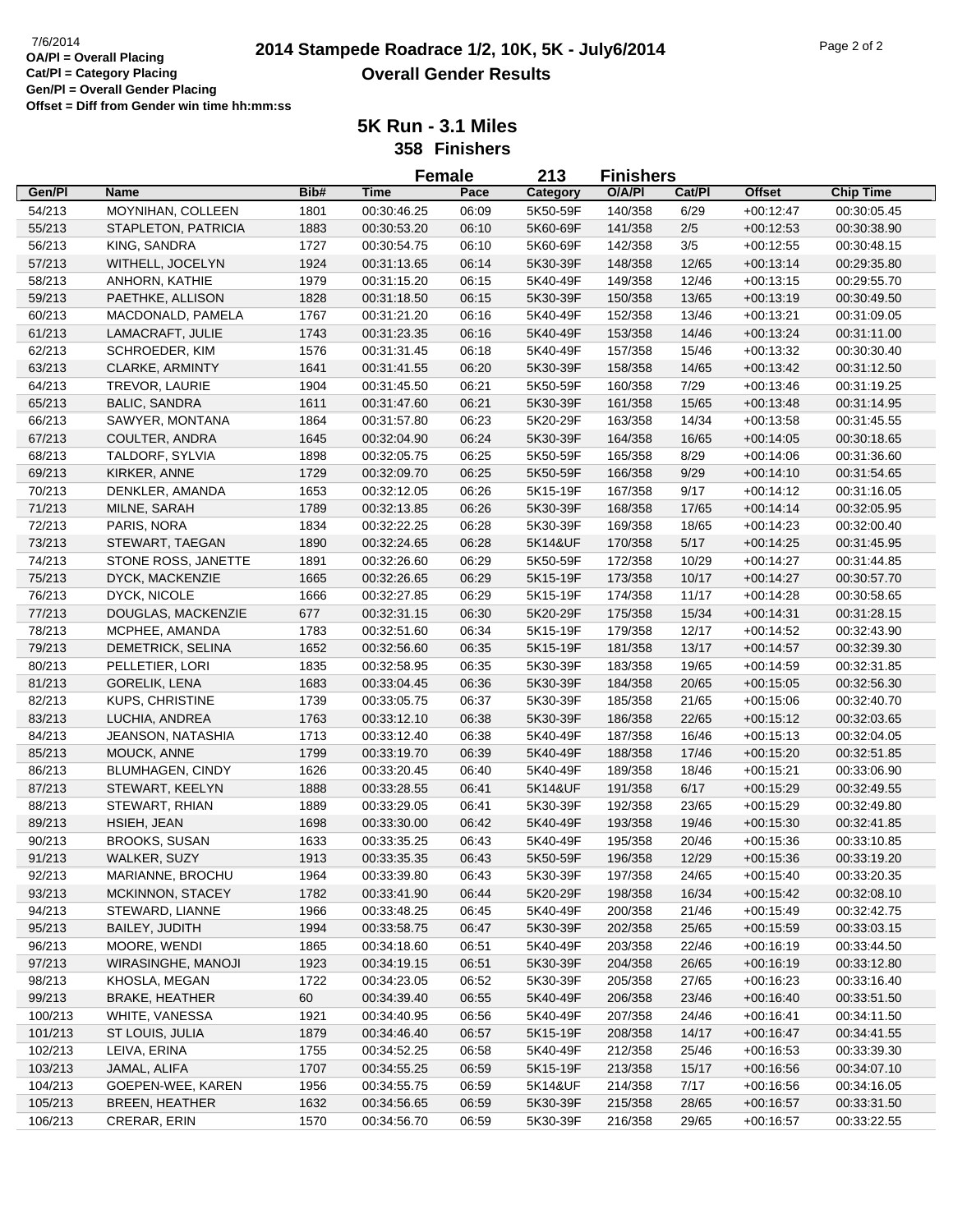|         |                                    |      | <b>Female</b> |       | 213      | <b>Finishers</b> |        |                            |                            |
|---------|------------------------------------|------|---------------|-------|----------|------------------|--------|----------------------------|----------------------------|
| Gen/Pl  | <b>Name</b>                        | Bib# | <b>Time</b>   | Pace  | Category | O/A/PI           | Cat/Pl | <b>Offset</b>              | <b>Chip Time</b>           |
| 107/213 | CHAREKA, MISSY                     | 1640 | 00:35:04.40   | 07:00 | 5K20-29F | 220/358          | 17/34  | $+00:17:05$                | 00:34:44.95                |
| 108/213 | KONONOVA, ALEKSANDRA               | 1734 | 00:35:10.95   | 07:02 | 5K30-39F | 221/358          | 30/65  | $+00:17:11$                | 00:35:03.65                |
| 109/213 | HASHIGUCHI, MICHAELA               | 1939 | 00:35:12.30   | 07:02 | 5K30-39F | 222/358          | 31/65  | $+00:17:13$                | 00:34:22.20                |
| 110/213 | MATJASIC, MELANIE                  | 1780 | 00:35:12.90   | 07:02 | 5K30-39F | 223/358          | 32/65  | $+00:17:13$                | 00:34:26.05                |
| 111/213 | SZABO, SARA                        | 1896 | 00:35:26.90   | 07:05 | 5K20-29F | 224/358          | 18/34  | $+00:17:27$                | 00:34:34.00                |
| 112/213 | MURPHY, NICOLE                     | 1805 | 00:35:34.00   | 07:06 | 5K30-39F | 225/358          | 33/65  | $+00:17:34$                | 00:34:18.90                |
| 113/213 | SZABO, BARBARA-ANNE                | 1895 | 00:35:38.30   | 07:07 | 5K50-59F | 226/358          | 13/29  | $+00:17:39$                | 00:34:09.45                |
| 114/213 | <b>MACKAN, KRISTINA</b>            | 1769 | 00:35:58.95   | 07:11 | 5K30-39F | 227/358          | 34/65  | $+00:17:59$                | 00:34:43.75                |
| 115/213 | WHITE, MARY MADELINE               | 1556 | 00:35:59.80   | 07:11 | 5K70+F   | 228/358          | 1/1    | $+00:18:00$                | 00:35:41.80                |
| 116/213 | BENSMILLER, ASHLY                  | 32   | 00:36:00.65   | 07:12 | 5K30-39F | 229/358          | 35/65  | $+00:18:01$                | 00:33:44.75                |
| 117/213 | OWEN, JAMIE                        | 438  | 00:36:01.35   | 07:12 | 5K20-29F | 230/358          | 19/34  | $+00:18:02$                | 00:33:45.80                |
| 118/213 | EWART, EDWINA                      | 1669 | 00:36:06.45   | 07:13 | 5K50-59F | 232/358          | 14/29  | $+00:18:07$                | 00:35:32.75                |
| 119/213 | WOJTAS, IZABELA                    | 1926 | 00:36:19.15   | 07:15 | 5K30-39F | 234/358          | 36/65  | $+00:18:19$                | 00:35:37.80                |
| 120/213 | OKANE, KERRI                       | 1824 | 00:36:25.75   | 07:17 | 5K30-39F | 236/358          | 37/65  | $+00:18:26$                | 00:35:58.30                |
| 121/213 | LAROCHELLE, MARIE                  | 1747 | 00:36:28.00   | 07:17 | 5K50-59F | 237/358          | 15/29  | $+00:18:28$                | 00:35:37.30                |
| 122/213 | HUNTER, HANNAH                     | 1701 | 00:36:45.30   | 07:21 | 5K15-19F | 240/358          | 16/17  | $+00:18:46$                | 00:35:53.35                |
| 123/213 | HUNTER, EMILY                      | 1700 | 00:36:45.65   | 07:21 | 5K20-29F | 241/358          | 20/34  | $+00:18:46$                | 00:35:52.80                |
| 124/213 | OWENS, JENNIFER                    | 1826 | 00:36:47.15   | 07:21 | 5K50-59F | 242/358          | 16/29  | $+00:18:47$                | 00:35:44.45                |
| 125/213 | OWENS, CLAIRE                      | 1825 | 00:36:48.35   | 07:21 | 5K40-49F | 243/358          | 26/46  | $+00:18:49$                | 00:35:46.15                |
| 126/213 | RYANE, BRAYE                       | 1860 | 00:36:49.35   | 07:21 | 5K20-29F | 244/358          | 21/34  | $+00:18:50$                | 00:36:33.45                |
| 127/213 | FITZOWICH, KATHRYN                 | 1943 | 00:36:49.45   | 07:21 | 5K50-59F | 245/358          | 17/29  | $+00:18:50$                | 00:35:57.90                |
| 128/213 | KNIVE, MARJ                        | 1733 | 00:36:52.25   | 07:22 | 5K50-59F | 247/358          | 18/29  | $+00:18:53$                | 00:35:23.35                |
| 129/213 | CARROLL, KATIE                     | 1639 | 00:37:03.95   | 07:24 | 5K14&UF  | 248/358          | 8/17   | $+00:19:04$                | 00:36:02.55                |
| 130/213 | TELANG, LISA                       | 1899 | 00:37:05.35   | 07:25 | 5K40-49F | 249/358          | 27/46  | $+00:19:06$                | 00:36:04.70                |
| 131/213 | SCHUYT, HEIDI                      | 1869 | 00:37:13.80   | 07:26 | 5K30-39F | 250/358          | 38/65  | $+00:19:14$                | 00:36:32.70                |
|         |                                    | 1967 | 00:37:21.25   | 07:28 | 5K50-59F | 251/358          | 19/29  |                            | 00:36:38.95                |
| 132/213 | POLLACK, PATRICIA<br>WAUGH, PAM    | 1565 | 00:37:21.45   | 07:28 | 5K50-59F | 252/358          | 20/29  | $+00:19:22$<br>$+00:19:22$ | 00:36:38.10                |
| 133/213 | JAEGER, SANDY                      | 1960 | 00:37:38.20   | 07:31 | 5K50-59F | 255/358          | 21/29  |                            | 00:36:36.10                |
| 134/213 |                                    | 1608 | 00:37:44.05   | 07:32 | 5K40-49F | 256/358          | 28/46  | $+00:19:38$<br>$+00:19:44$ | 00:37:06.85                |
| 135/213 | ANDREAS, LANETTE<br>HINKS, SUZANNE | 1697 | 00:37:45.45   | 07:33 | 5K40-49F | 257/358          |        |                            |                            |
| 136/213 |                                    |      |               |       |          |                  | 29/46  | $+00.19:46$                | 00:36:45.80                |
| 137/213 | NICHOLLS, MEAGHAN                  | 1813 | 00:37:58.90   | 07:35 | 5K20-29F | 258/358          | 22/34  | $+00:19:59$                | 00:37:18.25                |
| 138/213 | HARAPIAK, SHARON                   | 1959 | 00:38:10.40   | 07:38 | 5K40-49F | 259/358          | 30/46  | $+00:20:11$                | 00:37:16.40<br>00:37:19.85 |
| 139/213 | <b>OCCLESTON, PATTI</b>            | 1953 | 00:38:13.25   | 07:38 | 5K40-49F | 260/358          | 31/46  | $+00:20:14$                |                            |
| 140/213 | SCHULTZ, KIMBERLY                  | 769  | 00:38:14.90   | 07:38 | 5K30-39F | 261/358          | 39/65  | $+00:20:15$                | 00:37:30.75                |
| 141/213 | <b>BAPTISTE, TERRI</b>             | 1612 | 00:38:16.65   | 07:39 | 5K20-29F | 262/358          | 23/34  | $+00:20:17$                | 00:36:11.35                |
| 142/213 | DUNCAN, JAYNE                      | 1662 | 00:38:22.60   | 07:40 | 5K30-39F | 263/358          | 40/65  | $+00:20:23$                | 00:37:50.00                |
| 143/213 | GYSLER, KAREN                      | 1958 | 00:38:25.60   | 07:41 | 5K40-49F | 266/358          | 32/46  | $+00:20:26$                | 00:37:31.60                |
| 144/213 | JARRAH, ARANZAZU                   | 1712 | 00:38:28.30   | 07:41 | 5K30-39F | 267/358          | 41/65  | $+00:20:29$                | 00:38:28.30                |
| 145/213 | KNIHNISTKI, CINDY                  | 1732 | 00:38:32.20   | 07:42 | 5K30-39F | 268/358          | 42/65  | $+00:20:32$                | 00:38:24.45                |
| 146/213 | FARR, ROBIN                        | 1671 | 00:38:49.75   | 07:45 | 5K30-39F | 269/358          | 43/65  | $+00:20:50$                | 00:37:43.50                |
| 147/213 | LALLY, KIK                         | 1741 | 00:38:54.25   | 07:46 | 5K30-39F | 271/358          | 44/65  | $+00:20:55$                | 00:38:22.00                |
| 148/213 | MACMILLAN, LEAH                    | 1770 | 00:39:16.25   | 07:51 | 5K30-39F | 273/358          | 45/65  | $+00:21:17$                | 00:38:20.30                |
| 149/213 | <b>BLADES, KELLY</b>               | 1624 | 00:39:33.75   | 07:54 | 5K30-39F | 275/358          | 46/65  | $+00:21:34$                | 00:38:47.20                |
| 150/213 | ROSS, CAITLIN                      | 1853 | 00:39:38.15   | 07:55 | 5K20-29F | 277/358          | 24/34  | $+00:21:38$                | 00:39:13.95                |
| 151/213 | WARD-SUTHERLAND, AMANDA 1915       |      | 00:39:43.85   | 07:56 | 5K20-29F | 278/358          | 25/34  | $+00:21:44$                | 00:39:19.70                |
| 152/213 | TALDORF, KRISTA                    | 1897 | 00:39:48.35   | 07:57 | 5K40-49F | 279/358          | 33/46  | $+00:21:49$                | 00:39:19.65                |
| 153/213 | SMITH, NATASHA                     | 1951 | 00:39:51.90   | 07:58 | 5K40-49F | 280/358          | 34/46  | $+00:21:52$                | 00:38:23.75                |
| 154/213 | RUBINI-LAFOREST, LISA              | 1856 | 00:39:55.90   | 07:59 | 5K30-39F | 281/358          | 47/65  | $+00:21:56$                | 00:38:59.65                |
| 155/213 | THIESSEN, JAN                      | 1902 | 00:39:56.50   | 07:59 | 5K50-59F | 282/358          | 22/29  | $+00:21:57$                | 00:39:04.60                |
| 156/213 | SIUDY, TRACY                       | 1874 | 00:40:05.10   | 08:01 | 5K40-49F | 283/358          | 35/46  | $+00:22:05$                | 00:39:30.95                |
| 157/213 | MASHIKO, HANAE                     | 1779 | 00:40:06.85   | 08:01 | 5K30-39F | 284/358          | 48/65  | $+00:22:07$                | 00:38:35.25                |
| 158/213 | GREER, JASMINE                     | 1957 | 00:40:09.25   | 08:01 | 5K20-29F | 285/358          | 26/34  | $+00:22:10$                | 00:36:36.70                |
| 159/213 | MURRAY, BECKY                      | 1965 | 00:40:09.30   | 08:01 | 5K20-29F | 286/358          | 27/34  | $+00:22:10$                | 00:36:33.60                |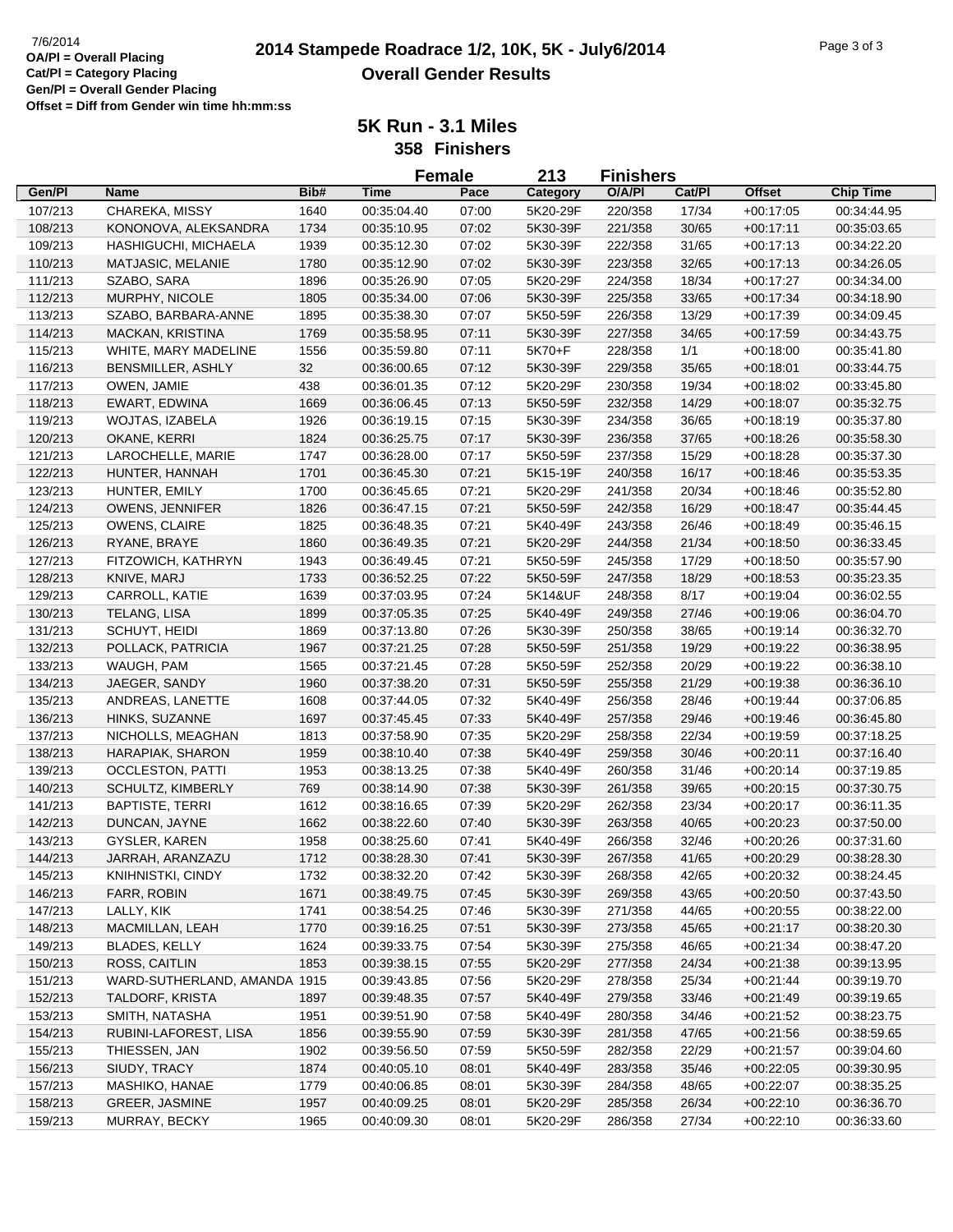|                    |                               |              |                            | <b>Female</b>  | 213                  | <b>Finishers</b>   |                |                            |                            |
|--------------------|-------------------------------|--------------|----------------------------|----------------|----------------------|--------------------|----------------|----------------------------|----------------------------|
| Gen/Pl             | <b>Name</b>                   | Bib#         | <b>Time</b>                | Pace           | Category             | O/A/PI             | Cat/Pl         | Offset                     | <b>Chip Time</b>           |
| 160/213            | MILLINGTON, LIANE             | 1788         | 00:40:11.45                | 08:02          | 5K20-29F             | 287/358            | 28/34          | $+00:22:12$                | 00:39:03.25                |
| 161/213            | AZPIAZU, M. CHRISTINA         | 1610         | 00:40:19.45                | 08:03          | 5K60-69F             | 289/358            | 4/5            | $+00:22:20$                | 00:39:20.75                |
| 162/213            | MORIN, DENISE                 | 413          | 00:40:31.85                | 08:06          | 5K40-49F             | 290/358            | 36/46          | $+00:22:32$                | 00:40:19.15                |
| 163/213            | ANDRADE, MARIA                | 1607         | 00:40:46.05                | 08:09          | 5K40-49F             | 292/358            | 37/46          | $+00:22:46$                | 00:40:11.30                |
| 164/213            | LITOSKI, MAYCEE               | 1760         | 00:40:51.70                | 08:10          | 5K14&UF              | 293/358            | 9/17           | $+00:22:52$                | 00:37:49.15                |
| 165/213            | <b>GRANT, MICHELE</b>         | 1684         | 00:40:54.00                | 08:10          | 5K50-59F             | 294/358            | 23/29          | $+00:22:54$                | 00:40:20.85                |
| 166/213            | WATERS, ELIZABETH             | 1916         | 00:40:54.05                | 08:10          | 5K50-59F             | 295/358            | 24/29          | $+00:22:54$                | 00:40:20.10                |
| 167/213            | MACKEN, CHRISTINE             | 365          | 00:40:56.55                | 08:11          | 5K60-69F             | 298/358            | $5/5$          | $+00:22:57$                | 00:39:58.20                |
| 168/213            | HENRY, MARLENE                | 1691         | 00:41:07.75                | 08:13          | 5K40-49F             | 299/358            | 38/46          | $+00:23:08$                | 00:40:35.65                |
| 169/213            | JAMES, DEBRA                  | 1709         | 00:41:17.30                | 08:15          | 5K40-49F             | 300/358            | 39/46          | $+00:23:18$                | 00:40:08.90                |
| 170/213            | WOLFE, GRACIE                 | 1928         | 00:41:18.65                | 08:15          | 5K14&UF              | 302/358            | 10/17          | $+00:23:19$                | 00:36:57.85                |
| 171/213            | SADDLEBACK, TEDDI             | 1863         | 00:41:35.10                | 08:19          | 5K20-29F             | 303/358            | 29/34          | $+00:23:35$                | 00:39:13.40                |
| 172/213            | ERMINESKIN, AMANDA            | 1575         | 00:41:37.25                | 08:19          | 5K20-29F             | 304/358            | 30/34          | $+00:23:38$                | 00:39:14.90                |
| 173/213            | <b>WHITAKER, CINDY</b>        | 1920         | 00:41:38.40                | 08:19          | 5K30-39F             | 305/358            | 49/65          | $+00:23:39$                | 00:40:29.70                |
| 174/213            | RANTA, GALE                   | 1850         | 00:41:45.25                | 08:21          | 5K40-49F             | 306/358            | 40/46          | $+00:23:46$                | 00:41:22.45                |
| 175/213            | GUTHRIE, MADDY                | 1688         | 00:41:47.80                | 08:21          | 5K20-29F             | 308/358            | 31/34          | $+00:23:48$                | 00:41:17.40                |
| 176/213            | O'HARE GAMACHE, MADELEINE1822 |              | 00:41:48.35                | 08:21          | 5K14&UF              | 309/358            | 11/17          | $+00:23:49$                | 00:41:10.40                |
| 177/213            | O'HARE GAMACHE, BRIANA        | 1819         | 00:41:48.50                | 08:21          | 5K14&UF              | 310/358            | 12/17          | $+00:23:49$                | 00:41:11.20                |
| 178/213            | ALBERT, MELISSA               | 1602         | 00:41:50.40                | 08:22          | 5K30-39F             | 311/358            | 50/65          | $+00:23:51$                | 00:40:32.35                |
| 179/213            | <b>WOYTKIW, ERIKA</b>         | 630          | 00:42:00.30                | 08:24          | 5K30-39F             | 312/358            | 51/65          | $+00:24:01$                | 00:38:46.75                |
| 180/213            | NICHOLSON, CAMILLE            | 1814         | 00:42:05.65                | 08:25          | 5K30-39F             | 313/358            | 52/65          | $+00:24:06$                | 00:40:19.30                |
| 181/213            | VAN OMMEREN, AMANDA           | 1991         | 00:42:27.35                | 08:29          | 5K20-29F             | 314/358            | 32/34          | $+00:24:28$                | 00:40:34.15                |
| 182/213            | <b>CHALMERS, KIM</b>          | 1577         | 00:42:30.50                | 08:30          | 5K30-39F             | 315/358            | 53/65          | $+00:24:31$                | 00:40:10.45                |
| 183/213            | <b>EXLEY, GILLIAN</b>         | 1670         | 00:42:34.20                | 08:30          | 5K40-49F             | 316/358            | 41/46          | $+00:24:34$                | 00:41:32.50                |
| 184/213            | SUKILOVIC, ROSEMARY           | 1894         | 00:42:38.70                | 08:31          | 5K50-59F             | 318/358            | 25/29          | $+00:24:39$                | 00:41:38.25                |
| 185/213            | KILDARE, CAROLYN              | 1724         | 00:42:59.70                | 08:35          | 5K40-49F             | 320/358            | 42/46          | $+00:25:00$                | 00:42:11.65                |
| 186/213            | SURTEES, LORI                 | 1988         | 00:43:06.50                | 08:37          | 5K40-49F             | 321/358            | 43/46          | $+00:25:07$                | 00:42:03.70                |
| 187/213            | JAMAL, ANAR                   | 1708         | 00:43:13.85                | 08:38          | 5K50-59F             | 322/358            | 26/29          | $+00:25:14$                | 00:42:24.60                |
| 188/213            | LANGMAN, SHAUNA               | 1746         | 00:43:57.15                | 08:47          | 5K20-29F             | 324/358            | 33/34          | $+00:25:57$                | 00:42:50.05                |
| 189/213            | LANGMAN, KAITLYN              | 1745         | 00:43:58.15                | 08:47          | 5K14&UF              | 325/358            | 13/17          | $+00:25:58$                | 00:42:51.30                |
| 190/213            | STEFANIUK, HAILEY             | 1884         | 00:44:09.65                | 08:49          | 5K15-19F             | 326/358            | 17/17          | $+00:26:10$                | 00:42:57.55                |
| 191/213            | LUND, JANET                   | 1765         | 00:44:14.15                | 08:50          | 5K40-49F             | 327/358            | 44/46          | $+00:26:14$                | 00:43:25.35                |
| 192/213            | VICCARS, LAURA                | 1907         | 00:44:42.75                | 08:56          | 5K30-39F             | 330/358            | 54/65          | $+00:26:43$                | 00:44:01.85                |
| 193/213            | KARWAL, ARPAN                 | 1717         | 00:44:57.25                | 08:59          | 5K30-39F             | 331/358            | 55/65          | $+00:26:58$                | 00:44:16.30                |
| 194/213            | KING, CORINNE                 | 1725         | 00:44:58.25                | 08:59          | 5K50-59F             | 332/358            | 27/29          | $+00:26:59$                | 00:43:44.20                |
| 195/213            | DOWELL, KIERA                 | 1659         | 00:45:08.55                | 09:01          | 5K14&UF              | 334/358            | 14/17          | $+00:27:09$                | 00:44:28.20                |
| 196/213            | O'REILLY, CHRISTINE           | 1823         | 00:45:09.25                | 09:01          | 5K30-39F             | 335/358            | 56/65          | $+00:27:10$                | 00:44:28.40                |
| 197/213            | <b>VERO, SAMANTHA</b>         | 1906         | 00:45:17.40                | 09:03          | 5K14&UF              | 336/358            | 15/17          | $+00:27:18$                | 00:44:38.25                |
| 198/213            | NOTTINGHAM, CHANTAL           | 1816         | 00:46:11.55                | 09:14          | 5K50-59F             | 338/358            | 28/29          | $+00:28:12$                | 00:44:54.50                |
| 199/213            | WILHITE, PAMELA               | 1922         | 00:46:44.05                | 09:20          | 5K30-39F             | 340/358            | 57/65          | $+00:28:44$                | 00:45:33.20                |
| 200/213            | SNELL, GWENDOLYN              | 1878         | 00:48:25.75                | 09:41          | 5K50-59F             | 341/358            | 29/29          | $+00:30:26$                | 00:47:24.70                |
| 201/213            | WEININGER, JENNIFER           | 1987         | 00:48:49.15                | 09:45          | 5K30-39F             | 342/358            | 58/65          | $+00:30:49$                | 00:47:44.20                |
| 202/213            | MANSOUR, BARBARA              | 1775         | 00:48:49.30                | 09:45          | 5K30-39F             | 343/358            | 59/65          | $+00:30:50$                | 00:47:45.05                |
| 203/213            | LAWRENCE, ANJI                | 1749         | 00:49:14.30                | 09:50          | 5K30-39F             | 344/358            | 60/65          | $+00:31:15$                | 00:48:18.60                |
| 204/213            | LAWRENCE, RACHEL              | 1751         | 00:49:14.35                | 09:50          | 5K14&UF              | 345/358            | 16/17          | $+00:31:15$                | 00:48:19.20                |
| 205/213            | <b>BAPTISTE, CANDACE</b>      | 1917         | 00:49:35.70                | 09:55          | 5K40-49F             | 346/358            | 45/46          | $+00:31:36$                | 00:47:31.15                |
| 206/213            | LAMONTAGNE, MELANIE           | 1744         | 00:51:15.20                | 10:15          | 5K30-39F             | 349/358            | 61/65          | $+00:33:15$                | 00:49:55.75                |
|                    | MALCZEWSKI, DAWN              |              |                            |                |                      |                    |                |                            |                            |
| 207/213            | GASKA, MEGAN                  | 1948         | 00:53:30.40                | 10:42          | 5K40-49F             | 350/358            | 46/46<br>34/34 | $+00:35:31$                | 00:52:43.35                |
| 208/213<br>209/213 | MARTENS, CLAUDIA              | 1675<br>1777 | 00:53:43.10<br>00:56:15.35 | 10:44<br>11:15 | 5K20-29F<br>5K30-39F | 351/358<br>352/358 | 62/65          | $+00:35:43$<br>$+00.38:16$ | 00:49:27.60<br>00:56:15.35 |
| 210/213            | MARTENS, JAYDE                | 1778         | 00:56:15.55                | 11:15          | 5K14&UF              | 353/358            | 17/17          | $+00.38:16$                | 00:56:15.55                |
|                    |                               |              |                            |                |                      |                    |                |                            |                            |
| 211/213<br>212/213 | MAINGAT, MICHELLE             | 1773         | 00:56:49.25                | 11:21          | 5K30-39F             | 354/358            | 63/65<br>64/65 | $+00:38:50$                | 00:48:49.25                |
|                    | DEUTSCHER, NICOLE             | 1655         | 01:25:13.10                | 17:02          | 5K30-39F             | 357/358            |                | $+01:07:13$                | 01:24:40.65                |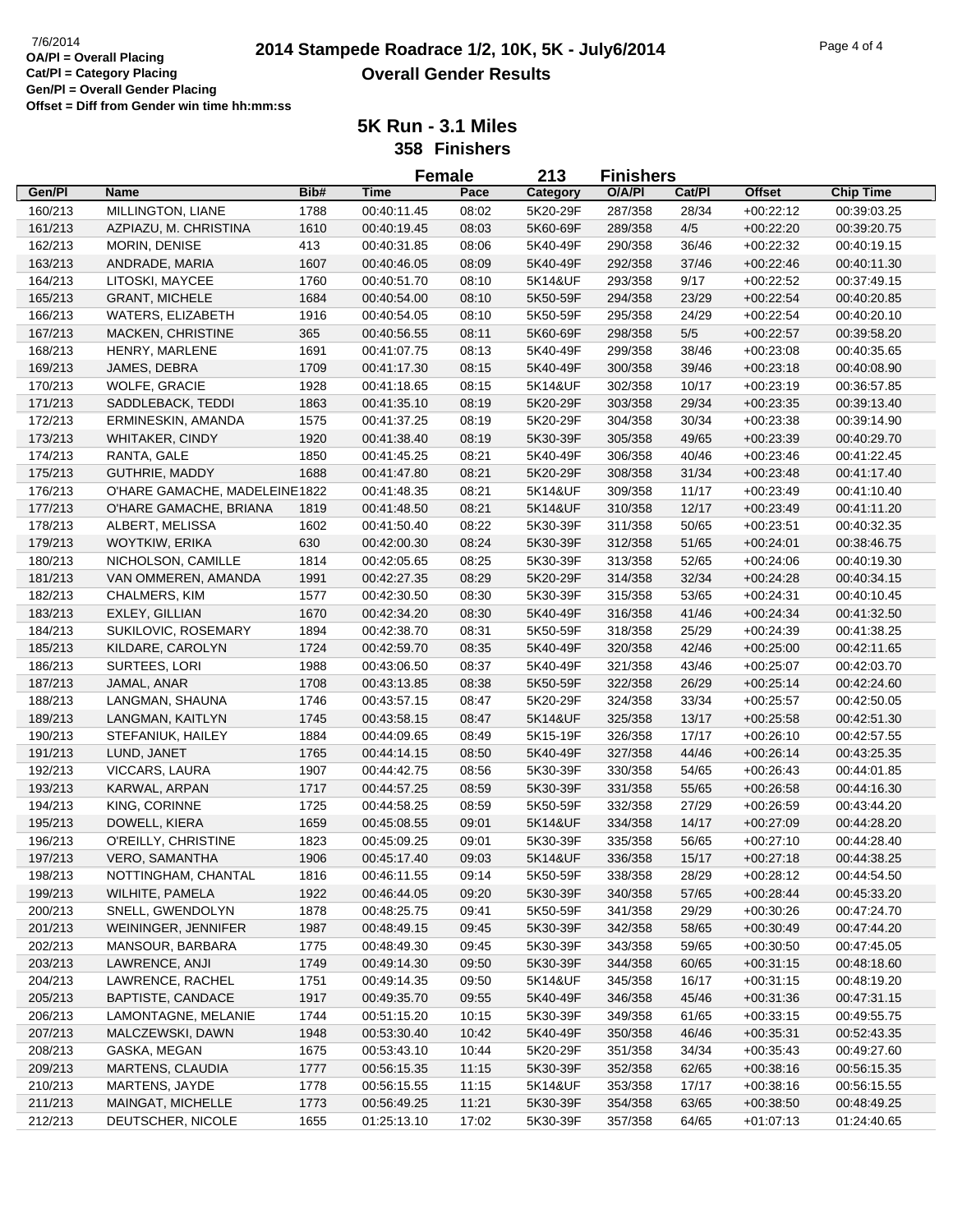#### **2014 Stampede Roadrace 1/2, 10K, 5K - July6/2014** 7/6/2014 Page 5 of 5 **Overall Gender Results**

|         |                  |      | Female      |       | 213      | <b>Finishers</b> |        |               |                  |
|---------|------------------|------|-------------|-------|----------|------------------|--------|---------------|------------------|
| Gen/Pl  | <b>Name</b>      | Bib# | <b>Time</b> | Pace  | Category | O/A/PI           | Cat/Pl | <b>Offset</b> | <b>Chip Time</b> |
| 213/213 | KELLY<br>.ENNOX. | 1757 | 02:12:48.55 | 26:33 | 5K30-39F | 358/358          | 65/65  | $+01:54:49$   | 02:12:48.55      |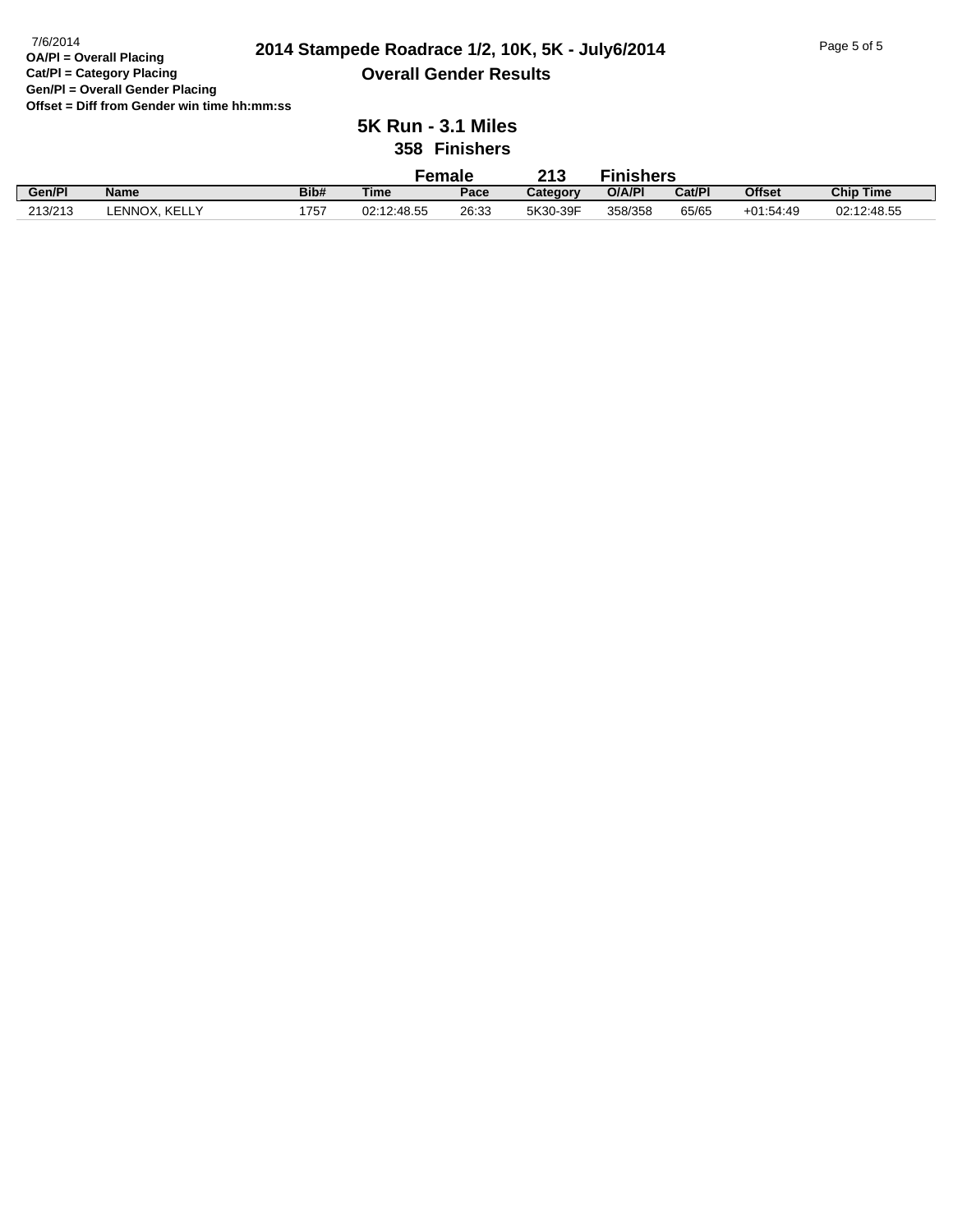# **2014 Stampede Roadrace 1/2, 10K, 5K - July6/2014** 7/6/2014 Page 6 of 6 **Overall Gender Results**

| 145<br><b>Male</b><br><b>Finishers</b><br><b>Offset</b><br>Gen/Pl<br>Bib#<br><b>Time</b><br>Pace<br>O/A/PI<br>Cat/Pl<br><b>Chip Time</b><br>Name<br>Category<br>1/145<br>VINEY, KEENAN<br>1908<br>00:15:51.05<br>03:10<br>1/358<br>1/14<br>$+00:00:00$<br>00:15:50.70<br>5K20-29M<br>2/145<br>2/358<br>2/14<br>RUSSELL, RYAN<br>1859<br>00:16:53.85<br>03:22<br>5K20-29M<br>$+00:01:02$<br>00:16:53.60<br>1/26<br>3/145<br>DOWLING, SHAWN<br>1582<br>00:17:43.60<br>03:32<br>3/358<br>5K30-39M<br>$+00:01:52$<br>00:17:42.80<br>4/145<br>5/358<br>1/32<br>FORMAN, MATTHEW<br>1944<br>00:18:45.65<br>03:45<br>5K14&UM<br>$+00:02:54$<br>00:18:43.25<br>SUFFIELD, BEN<br>2/26<br>5/145<br>1557<br>00:19:00.95<br>03:48<br>5K30-39M<br>6/358<br>$+00:03:09$<br>00:18:59.65<br>6/145<br>BOURGEAULT, PAUL<br>1630<br>00:19:06.65<br>03:49<br>5K40-49M<br>7/358<br>1/32<br>$+00:03:15$<br>00:19:05.85<br>7/145<br>MOORE, ADRIAN<br>1791<br>03:50<br>5K40-49M<br>8/358<br>2/32<br>$+00:03:21$<br>00:19:10.00<br>00:19:12.25<br>8/145<br>EVANS, DOUGLAS<br>1668<br>00:19:16.25<br>03:51<br>5K50-59M<br>9/358<br>1/21<br>$+00:03:25$<br>00:19:15.00<br>9/145<br>BEDEAU, BRENDON<br>1618<br>00:19:21.60<br>03:52<br>5K30-39M<br>10/358<br>3/26<br>$+00:03:30$<br>00:19:19.05<br>10/145<br>KEDDIE, TYSON<br>1963<br>00:19:23.35<br>03:52<br>5K14&UM<br>11/358<br>2/32<br>00:19:21.20<br>$+00:03:32$<br>11/145<br>CORMIER, RYAN<br>111<br>03:53<br>5K20-29M<br>12/358<br>3/14<br>00:19:29.00<br>$+00:03:37$<br>00:19:27.40<br>12/145<br>LEIGH, RYAN<br>1947<br>03:59<br>5K30-39M<br>14/358<br>4/26<br>00:19:55.90<br>$+00:04:04$<br>00:19:55.05<br>13/145<br>SKEA, KEN<br>1875<br>00:20:02.55<br>04:00<br>5K60-69M<br>15/358<br>1/5<br>$+00:04:11$<br>00:19:58.90<br>14/145<br>LECLAIR, ROSS<br>1753<br>00:20:06.70<br>04:01<br>5K14&UM<br>16/358<br>3/32<br>$+00:04:15$<br>00:20:03.40<br>15/145<br>MCARDLE, HENRY<br>1973<br>04:03<br>5K14&UM<br>17/358<br>4/32<br>$+00:04:24$<br>00:20:15.35<br>00:20:12.95<br>16/145<br>KALNICKI, SPENCER<br>1972<br>00:20:24.90<br>04:04<br>5K14&UM<br>18/358<br>5/32<br>$+00:04:33$<br>00:20:22.20 |  |
|------------------------------------------------------------------------------------------------------------------------------------------------------------------------------------------------------------------------------------------------------------------------------------------------------------------------------------------------------------------------------------------------------------------------------------------------------------------------------------------------------------------------------------------------------------------------------------------------------------------------------------------------------------------------------------------------------------------------------------------------------------------------------------------------------------------------------------------------------------------------------------------------------------------------------------------------------------------------------------------------------------------------------------------------------------------------------------------------------------------------------------------------------------------------------------------------------------------------------------------------------------------------------------------------------------------------------------------------------------------------------------------------------------------------------------------------------------------------------------------------------------------------------------------------------------------------------------------------------------------------------------------------------------------------------------------------------------------------------------------------------------------------------------------------------------------------------------------------------------------------------------------------------------------------------------------------------------------------------------------------------------------------------------------------------------------------------------------------------------------------------|--|
|                                                                                                                                                                                                                                                                                                                                                                                                                                                                                                                                                                                                                                                                                                                                                                                                                                                                                                                                                                                                                                                                                                                                                                                                                                                                                                                                                                                                                                                                                                                                                                                                                                                                                                                                                                                                                                                                                                                                                                                                                                                                                                                              |  |
|                                                                                                                                                                                                                                                                                                                                                                                                                                                                                                                                                                                                                                                                                                                                                                                                                                                                                                                                                                                                                                                                                                                                                                                                                                                                                                                                                                                                                                                                                                                                                                                                                                                                                                                                                                                                                                                                                                                                                                                                                                                                                                                              |  |
|                                                                                                                                                                                                                                                                                                                                                                                                                                                                                                                                                                                                                                                                                                                                                                                                                                                                                                                                                                                                                                                                                                                                                                                                                                                                                                                                                                                                                                                                                                                                                                                                                                                                                                                                                                                                                                                                                                                                                                                                                                                                                                                              |  |
|                                                                                                                                                                                                                                                                                                                                                                                                                                                                                                                                                                                                                                                                                                                                                                                                                                                                                                                                                                                                                                                                                                                                                                                                                                                                                                                                                                                                                                                                                                                                                                                                                                                                                                                                                                                                                                                                                                                                                                                                                                                                                                                              |  |
|                                                                                                                                                                                                                                                                                                                                                                                                                                                                                                                                                                                                                                                                                                                                                                                                                                                                                                                                                                                                                                                                                                                                                                                                                                                                                                                                                                                                                                                                                                                                                                                                                                                                                                                                                                                                                                                                                                                                                                                                                                                                                                                              |  |
|                                                                                                                                                                                                                                                                                                                                                                                                                                                                                                                                                                                                                                                                                                                                                                                                                                                                                                                                                                                                                                                                                                                                                                                                                                                                                                                                                                                                                                                                                                                                                                                                                                                                                                                                                                                                                                                                                                                                                                                                                                                                                                                              |  |
|                                                                                                                                                                                                                                                                                                                                                                                                                                                                                                                                                                                                                                                                                                                                                                                                                                                                                                                                                                                                                                                                                                                                                                                                                                                                                                                                                                                                                                                                                                                                                                                                                                                                                                                                                                                                                                                                                                                                                                                                                                                                                                                              |  |
|                                                                                                                                                                                                                                                                                                                                                                                                                                                                                                                                                                                                                                                                                                                                                                                                                                                                                                                                                                                                                                                                                                                                                                                                                                                                                                                                                                                                                                                                                                                                                                                                                                                                                                                                                                                                                                                                                                                                                                                                                                                                                                                              |  |
|                                                                                                                                                                                                                                                                                                                                                                                                                                                                                                                                                                                                                                                                                                                                                                                                                                                                                                                                                                                                                                                                                                                                                                                                                                                                                                                                                                                                                                                                                                                                                                                                                                                                                                                                                                                                                                                                                                                                                                                                                                                                                                                              |  |
|                                                                                                                                                                                                                                                                                                                                                                                                                                                                                                                                                                                                                                                                                                                                                                                                                                                                                                                                                                                                                                                                                                                                                                                                                                                                                                                                                                                                                                                                                                                                                                                                                                                                                                                                                                                                                                                                                                                                                                                                                                                                                                                              |  |
|                                                                                                                                                                                                                                                                                                                                                                                                                                                                                                                                                                                                                                                                                                                                                                                                                                                                                                                                                                                                                                                                                                                                                                                                                                                                                                                                                                                                                                                                                                                                                                                                                                                                                                                                                                                                                                                                                                                                                                                                                                                                                                                              |  |
|                                                                                                                                                                                                                                                                                                                                                                                                                                                                                                                                                                                                                                                                                                                                                                                                                                                                                                                                                                                                                                                                                                                                                                                                                                                                                                                                                                                                                                                                                                                                                                                                                                                                                                                                                                                                                                                                                                                                                                                                                                                                                                                              |  |
|                                                                                                                                                                                                                                                                                                                                                                                                                                                                                                                                                                                                                                                                                                                                                                                                                                                                                                                                                                                                                                                                                                                                                                                                                                                                                                                                                                                                                                                                                                                                                                                                                                                                                                                                                                                                                                                                                                                                                                                                                                                                                                                              |  |
|                                                                                                                                                                                                                                                                                                                                                                                                                                                                                                                                                                                                                                                                                                                                                                                                                                                                                                                                                                                                                                                                                                                                                                                                                                                                                                                                                                                                                                                                                                                                                                                                                                                                                                                                                                                                                                                                                                                                                                                                                                                                                                                              |  |
|                                                                                                                                                                                                                                                                                                                                                                                                                                                                                                                                                                                                                                                                                                                                                                                                                                                                                                                                                                                                                                                                                                                                                                                                                                                                                                                                                                                                                                                                                                                                                                                                                                                                                                                                                                                                                                                                                                                                                                                                                                                                                                                              |  |
|                                                                                                                                                                                                                                                                                                                                                                                                                                                                                                                                                                                                                                                                                                                                                                                                                                                                                                                                                                                                                                                                                                                                                                                                                                                                                                                                                                                                                                                                                                                                                                                                                                                                                                                                                                                                                                                                                                                                                                                                                                                                                                                              |  |
|                                                                                                                                                                                                                                                                                                                                                                                                                                                                                                                                                                                                                                                                                                                                                                                                                                                                                                                                                                                                                                                                                                                                                                                                                                                                                                                                                                                                                                                                                                                                                                                                                                                                                                                                                                                                                                                                                                                                                                                                                                                                                                                              |  |
| 17/145<br>SUTTER, BLAKE<br>1952<br>04:05<br>20/358<br>5/26<br>00:20:28.35<br>5K30-39M<br>$+00:04:37$<br>00:20:28.35                                                                                                                                                                                                                                                                                                                                                                                                                                                                                                                                                                                                                                                                                                                                                                                                                                                                                                                                                                                                                                                                                                                                                                                                                                                                                                                                                                                                                                                                                                                                                                                                                                                                                                                                                                                                                                                                                                                                                                                                          |  |
| 18/145<br>PLAYFAIR, STACY<br>1843<br>00:20:33.95<br>04:06<br>5K50-59M<br>21/358<br>2/21<br>00:20:30.90<br>$+00.04:42$                                                                                                                                                                                                                                                                                                                                                                                                                                                                                                                                                                                                                                                                                                                                                                                                                                                                                                                                                                                                                                                                                                                                                                                                                                                                                                                                                                                                                                                                                                                                                                                                                                                                                                                                                                                                                                                                                                                                                                                                        |  |
| 1/11<br>19/145<br>ROBERTS, ANDREW<br>1968<br>00:20:38.65<br>04:07<br>5K15-19M<br>22/358<br>$+00:04:47$<br>00:20:38.65                                                                                                                                                                                                                                                                                                                                                                                                                                                                                                                                                                                                                                                                                                                                                                                                                                                                                                                                                                                                                                                                                                                                                                                                                                                                                                                                                                                                                                                                                                                                                                                                                                                                                                                                                                                                                                                                                                                                                                                                        |  |
| 20/145<br>PIERRE, AURELIEN<br>1839<br>00:20:45.20<br>04:09<br>5K30-39M<br>24/358<br>6/26<br>$+00:04:54$<br>00:20:43.55                                                                                                                                                                                                                                                                                                                                                                                                                                                                                                                                                                                                                                                                                                                                                                                                                                                                                                                                                                                                                                                                                                                                                                                                                                                                                                                                                                                                                                                                                                                                                                                                                                                                                                                                                                                                                                                                                                                                                                                                       |  |
| 21/145<br>PAQUET, MARC<br>1866<br>00:21:03.95<br>04:12<br>5K40-49M<br>26/358<br>3/32<br>$+00:05:12$<br>00:20:58.80                                                                                                                                                                                                                                                                                                                                                                                                                                                                                                                                                                                                                                                                                                                                                                                                                                                                                                                                                                                                                                                                                                                                                                                                                                                                                                                                                                                                                                                                                                                                                                                                                                                                                                                                                                                                                                                                                                                                                                                                           |  |
| 22/145<br>2/11<br>KING, QUENTIN<br>1726<br>00:21:15.30<br>04:15<br>5K15-19M<br>29/358<br>$+00:05:24$<br>00:21:08.90                                                                                                                                                                                                                                                                                                                                                                                                                                                                                                                                                                                                                                                                                                                                                                                                                                                                                                                                                                                                                                                                                                                                                                                                                                                                                                                                                                                                                                                                                                                                                                                                                                                                                                                                                                                                                                                                                                                                                                                                          |  |
| 23/145<br>PEXMAN, DAVE<br>1936<br>00:21:20.85<br>04:16<br>5K40-49M<br>30/358<br>4/32<br>$+00:05:29$<br>00:21:17.90                                                                                                                                                                                                                                                                                                                                                                                                                                                                                                                                                                                                                                                                                                                                                                                                                                                                                                                                                                                                                                                                                                                                                                                                                                                                                                                                                                                                                                                                                                                                                                                                                                                                                                                                                                                                                                                                                                                                                                                                           |  |
| 24/145<br>MERCER, TROY<br>1785<br>00:21:28.85<br>04:17<br>5K40-49M<br>31/358<br>5/32<br>$+00:05:37$<br>00:21:26.90                                                                                                                                                                                                                                                                                                                                                                                                                                                                                                                                                                                                                                                                                                                                                                                                                                                                                                                                                                                                                                                                                                                                                                                                                                                                                                                                                                                                                                                                                                                                                                                                                                                                                                                                                                                                                                                                                                                                                                                                           |  |
| 25/145<br><b>BARR, MICHAEL</b><br>1970<br>00:21:30.55<br>04:18<br>5K40-49M<br>32/358<br>6/32<br>$+00:05:39$<br>00:21:24.50                                                                                                                                                                                                                                                                                                                                                                                                                                                                                                                                                                                                                                                                                                                                                                                                                                                                                                                                                                                                                                                                                                                                                                                                                                                                                                                                                                                                                                                                                                                                                                                                                                                                                                                                                                                                                                                                                                                                                                                                   |  |
| 04:20<br>7/32<br>26/145<br>CABALLERO, AGUSTIN<br>1637<br>5K40-49M<br>35/358<br>00:21:43.40<br>$+00:05:52$<br>00:21:39.95                                                                                                                                                                                                                                                                                                                                                                                                                                                                                                                                                                                                                                                                                                                                                                                                                                                                                                                                                                                                                                                                                                                                                                                                                                                                                                                                                                                                                                                                                                                                                                                                                                                                                                                                                                                                                                                                                                                                                                                                     |  |
| 27/145<br>CONEYBEARE, STEPHEN<br>1642<br>00:22:42.55<br>04:32<br>5K50-59M<br>37/358<br>3/21<br>00:22:35.80<br>$+00:06:51$                                                                                                                                                                                                                                                                                                                                                                                                                                                                                                                                                                                                                                                                                                                                                                                                                                                                                                                                                                                                                                                                                                                                                                                                                                                                                                                                                                                                                                                                                                                                                                                                                                                                                                                                                                                                                                                                                                                                                                                                    |  |
| 8/32<br>28/145<br>1737<br>00:22:53.65<br>04:34<br>5K40-49M<br>38/358<br>00:22:51.95<br>KOWALCHUK, NOLAN<br>$+00:07:02$                                                                                                                                                                                                                                                                                                                                                                                                                                                                                                                                                                                                                                                                                                                                                                                                                                                                                                                                                                                                                                                                                                                                                                                                                                                                                                                                                                                                                                                                                                                                                                                                                                                                                                                                                                                                                                                                                                                                                                                                       |  |
| 29/145<br>MOORE, NICK<br>1793<br>00:22:59.45<br>04:35<br>5K40-49M<br>40/358<br>9/32<br>$+00:07:08$<br>00:22:48.00                                                                                                                                                                                                                                                                                                                                                                                                                                                                                                                                                                                                                                                                                                                                                                                                                                                                                                                                                                                                                                                                                                                                                                                                                                                                                                                                                                                                                                                                                                                                                                                                                                                                                                                                                                                                                                                                                                                                                                                                            |  |
| 30/145<br><b>BOGAART, WILL</b><br>1627<br>00:23:20.45<br>04:40<br>5K40-49M<br>41/358<br>10/32<br>$+00:07:29$<br>00:23:10.10                                                                                                                                                                                                                                                                                                                                                                                                                                                                                                                                                                                                                                                                                                                                                                                                                                                                                                                                                                                                                                                                                                                                                                                                                                                                                                                                                                                                                                                                                                                                                                                                                                                                                                                                                                                                                                                                                                                                                                                                  |  |
| 31/145<br>NESTERENKO, DANIEL<br>1974<br>00:23:25.05<br>04:41<br>5K14&UM<br>42/358<br>6/32<br>$+00:07:34$<br>00:23:20.80                                                                                                                                                                                                                                                                                                                                                                                                                                                                                                                                                                                                                                                                                                                                                                                                                                                                                                                                                                                                                                                                                                                                                                                                                                                                                                                                                                                                                                                                                                                                                                                                                                                                                                                                                                                                                                                                                                                                                                                                      |  |
| 32/145<br>DALY, LORNE<br>1650<br>00:23:26.65<br>04:41<br>5K50-59M<br>43/358<br>4/21<br>00:23:24.60<br>$+00:07:35$                                                                                                                                                                                                                                                                                                                                                                                                                                                                                                                                                                                                                                                                                                                                                                                                                                                                                                                                                                                                                                                                                                                                                                                                                                                                                                                                                                                                                                                                                                                                                                                                                                                                                                                                                                                                                                                                                                                                                                                                            |  |
| 33/145<br><b>JOHNSON, MIKEY</b><br>1992<br>00:23:43.50<br>04:44<br>5K14&UM<br>44/358<br>7/32<br>$+00:07:52$<br>00:23:39.85                                                                                                                                                                                                                                                                                                                                                                                                                                                                                                                                                                                                                                                                                                                                                                                                                                                                                                                                                                                                                                                                                                                                                                                                                                                                                                                                                                                                                                                                                                                                                                                                                                                                                                                                                                                                                                                                                                                                                                                                   |  |
| 34/145<br>CHASE, ALEXANDER<br>1984<br>00:23:55.90<br>04:47<br>5K14&UM<br>45/358<br>8/32<br>$+00.08:04$<br>00:23:53.45                                                                                                                                                                                                                                                                                                                                                                                                                                                                                                                                                                                                                                                                                                                                                                                                                                                                                                                                                                                                                                                                                                                                                                                                                                                                                                                                                                                                                                                                                                                                                                                                                                                                                                                                                                                                                                                                                                                                                                                                        |  |
| 9/32<br>35/145<br>BOULTER, DANIEL<br>1628<br>00:24:24.60<br>04:52<br>5K14&UM<br>47/358<br>$+00:08:33$<br>00:24:19.20                                                                                                                                                                                                                                                                                                                                                                                                                                                                                                                                                                                                                                                                                                                                                                                                                                                                                                                                                                                                                                                                                                                                                                                                                                                                                                                                                                                                                                                                                                                                                                                                                                                                                                                                                                                                                                                                                                                                                                                                         |  |
| 36/145<br>PANT, NIRAB<br>1830<br>00:24:39.50<br>04:55<br>5K15-19M<br>48/358<br>3/11<br>00:22:43.85<br>$+00:08:48$                                                                                                                                                                                                                                                                                                                                                                                                                                                                                                                                                                                                                                                                                                                                                                                                                                                                                                                                                                                                                                                                                                                                                                                                                                                                                                                                                                                                                                                                                                                                                                                                                                                                                                                                                                                                                                                                                                                                                                                                            |  |
| 04:58<br>37/145<br>ISHIHARA-GOODING, KEITH<br>1705<br>00:24:50.45<br>5K15-19M<br>50/358<br>4/11<br>$+00:08:59$<br>00:23:25.25                                                                                                                                                                                                                                                                                                                                                                                                                                                                                                                                                                                                                                                                                                                                                                                                                                                                                                                                                                                                                                                                                                                                                                                                                                                                                                                                                                                                                                                                                                                                                                                                                                                                                                                                                                                                                                                                                                                                                                                                |  |
| 38/145<br>264<br>04:59<br>5K20-29M<br>52/358<br>HOOS, TOM<br>00:24:57.40<br>4/14<br>$+00:09:06$<br>00:24:45.70                                                                                                                                                                                                                                                                                                                                                                                                                                                                                                                                                                                                                                                                                                                                                                                                                                                                                                                                                                                                                                                                                                                                                                                                                                                                                                                                                                                                                                                                                                                                                                                                                                                                                                                                                                                                                                                                                                                                                                                                               |  |
| 39/145<br>RANCIER, BENJAMIN<br>54/358<br>1847<br>00:25:00.55<br>05:00<br>5K15-19M<br>5/11<br>$+00:09:09$<br>00:24:02.15                                                                                                                                                                                                                                                                                                                                                                                                                                                                                                                                                                                                                                                                                                                                                                                                                                                                                                                                                                                                                                                                                                                                                                                                                                                                                                                                                                                                                                                                                                                                                                                                                                                                                                                                                                                                                                                                                                                                                                                                      |  |
| 40/145<br>MAJCHER, TYLER<br>1774<br>00:25:03.30<br>05:00<br>5K30-39M<br>55/358<br>7/26<br>$+00:09:12$<br>00:24:46.45                                                                                                                                                                                                                                                                                                                                                                                                                                                                                                                                                                                                                                                                                                                                                                                                                                                                                                                                                                                                                                                                                                                                                                                                                                                                                                                                                                                                                                                                                                                                                                                                                                                                                                                                                                                                                                                                                                                                                                                                         |  |
| 41/145<br>MOYNIHAN, CONNOR<br>1802<br>05:03<br>56/358<br>6/11<br>00:25:15.20<br>5K15-19M<br>$+00:09:24$<br>00:25:00.70                                                                                                                                                                                                                                                                                                                                                                                                                                                                                                                                                                                                                                                                                                                                                                                                                                                                                                                                                                                                                                                                                                                                                                                                                                                                                                                                                                                                                                                                                                                                                                                                                                                                                                                                                                                                                                                                                                                                                                                                       |  |
| 42/145<br>1714<br>05:04<br>JOHNSTON, AUSTIN<br>00:25:22.40<br>5K14&UM<br>57/358<br>10/32<br>$+00:09:31$<br>00:25:22.15                                                                                                                                                                                                                                                                                                                                                                                                                                                                                                                                                                                                                                                                                                                                                                                                                                                                                                                                                                                                                                                                                                                                                                                                                                                                                                                                                                                                                                                                                                                                                                                                                                                                                                                                                                                                                                                                                                                                                                                                       |  |
| 43/145<br>1877<br>05:06<br>58/358<br>8/26<br>SMITH, ADAM<br>00:25:33.05<br>5K30-39M<br>$+00:09:42$<br>00:25:04.15                                                                                                                                                                                                                                                                                                                                                                                                                                                                                                                                                                                                                                                                                                                                                                                                                                                                                                                                                                                                                                                                                                                                                                                                                                                                                                                                                                                                                                                                                                                                                                                                                                                                                                                                                                                                                                                                                                                                                                                                            |  |
| 44/145<br>ANDERSON, KALEB<br>05:08<br>11/32<br>1604<br>00:25:44.35<br>5K14&UM<br>61/358<br>$+00:09:53$<br>00:25:32.90                                                                                                                                                                                                                                                                                                                                                                                                                                                                                                                                                                                                                                                                                                                                                                                                                                                                                                                                                                                                                                                                                                                                                                                                                                                                                                                                                                                                                                                                                                                                                                                                                                                                                                                                                                                                                                                                                                                                                                                                        |  |
| 45/145<br>ANDERSON, KENT<br>1605<br>05:10<br>5K14&UM<br>63/358<br>12/32<br>00:25:39.45<br>00:25:50.40<br>$+00:09:59$                                                                                                                                                                                                                                                                                                                                                                                                                                                                                                                                                                                                                                                                                                                                                                                                                                                                                                                                                                                                                                                                                                                                                                                                                                                                                                                                                                                                                                                                                                                                                                                                                                                                                                                                                                                                                                                                                                                                                                                                         |  |
| 46/145<br><b>MORRISON, LIAM</b><br>13/32<br>1797<br>00:25:53.85<br>05:10<br>5K14&UM<br>64/358<br>$+00:10:02$<br>00:24:31.30                                                                                                                                                                                                                                                                                                                                                                                                                                                                                                                                                                                                                                                                                                                                                                                                                                                                                                                                                                                                                                                                                                                                                                                                                                                                                                                                                                                                                                                                                                                                                                                                                                                                                                                                                                                                                                                                                                                                                                                                  |  |
| 47/145<br>RUSH, CALLUM<br>05:11<br>5K14&UM<br>67/358<br>14/32<br>00:25:35.25<br>1858<br>00:25:55.95<br>$+00:10:04$                                                                                                                                                                                                                                                                                                                                                                                                                                                                                                                                                                                                                                                                                                                                                                                                                                                                                                                                                                                                                                                                                                                                                                                                                                                                                                                                                                                                                                                                                                                                                                                                                                                                                                                                                                                                                                                                                                                                                                                                           |  |
| 48/145<br>05:15<br>5K60-69M<br>69/358<br>2/5<br>PIERRE, JEAN-MARC<br>1840<br>00:26:17.60<br>$+00:10:26$<br>00:26:08.10                                                                                                                                                                                                                                                                                                                                                                                                                                                                                                                                                                                                                                                                                                                                                                                                                                                                                                                                                                                                                                                                                                                                                                                                                                                                                                                                                                                                                                                                                                                                                                                                                                                                                                                                                                                                                                                                                                                                                                                                       |  |
| 49/145<br>O'HARE GAMACHE, CARTER<br>1820<br>05:20<br>5K14&UM<br>73/358<br>15/32<br>$+00:10:49$<br>00:26:02.50<br>00:26:40.15                                                                                                                                                                                                                                                                                                                                                                                                                                                                                                                                                                                                                                                                                                                                                                                                                                                                                                                                                                                                                                                                                                                                                                                                                                                                                                                                                                                                                                                                                                                                                                                                                                                                                                                                                                                                                                                                                                                                                                                                 |  |
| 50/145<br>05:20<br>74/358<br>16/32<br>MOORE, BRENDAN<br>1792<br>00:26:41.85<br>5K14&UM<br>$+00:10:50$<br>00:26:30.70                                                                                                                                                                                                                                                                                                                                                                                                                                                                                                                                                                                                                                                                                                                                                                                                                                                                                                                                                                                                                                                                                                                                                                                                                                                                                                                                                                                                                                                                                                                                                                                                                                                                                                                                                                                                                                                                                                                                                                                                         |  |
| 51/145<br>MERCER, WAYNE<br>1786<br>05:21<br>75/358<br>00:26:45.85<br>5K70+M<br>1/3<br>$+00:10:54$<br>00:26:42.80                                                                                                                                                                                                                                                                                                                                                                                                                                                                                                                                                                                                                                                                                                                                                                                                                                                                                                                                                                                                                                                                                                                                                                                                                                                                                                                                                                                                                                                                                                                                                                                                                                                                                                                                                                                                                                                                                                                                                                                                             |  |
| 52/145<br>05:21<br>78/358<br>5/21<br>MARBLE, BOB<br>1776<br>00:26:49.75<br>5K50-59M<br>$+00:10:58$<br>00:26:44.10                                                                                                                                                                                                                                                                                                                                                                                                                                                                                                                                                                                                                                                                                                                                                                                                                                                                                                                                                                                                                                                                                                                                                                                                                                                                                                                                                                                                                                                                                                                                                                                                                                                                                                                                                                                                                                                                                                                                                                                                            |  |
| 53/145<br>MACPHEE, DAN<br>1771<br>00:26:59.70<br>05:23<br>5K40-49M<br>80/358<br>11/32<br>$+00:11:08$<br>00:26:33.85                                                                                                                                                                                                                                                                                                                                                                                                                                                                                                                                                                                                                                                                                                                                                                                                                                                                                                                                                                                                                                                                                                                                                                                                                                                                                                                                                                                                                                                                                                                                                                                                                                                                                                                                                                                                                                                                                                                                                                                                          |  |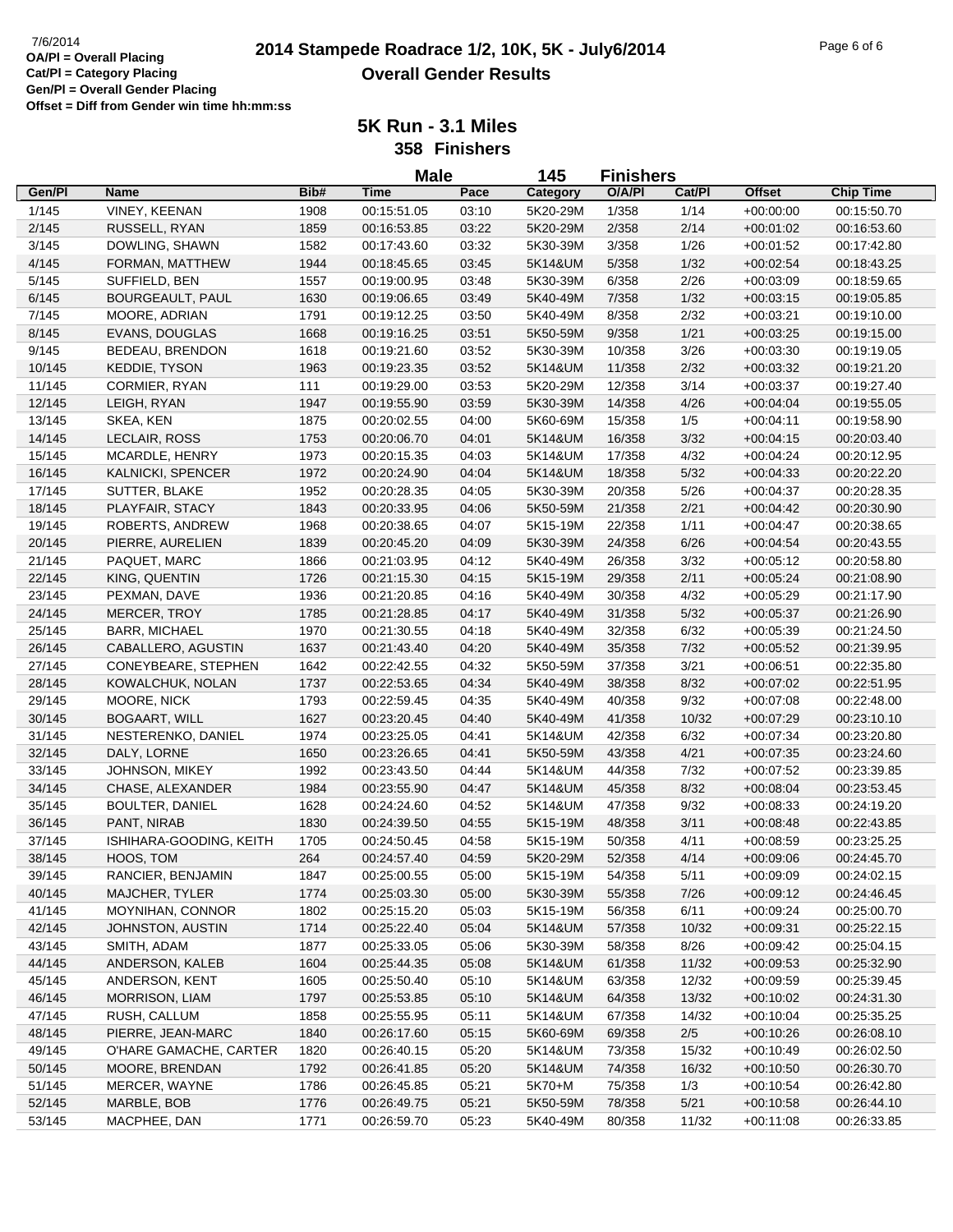# **2014 Stampede Roadrace 1/2, 10K, 5K - July6/2014** 7/6/2014 Page 7 of 7 **Overall Gender Results**

**5K Run - 3.1 Miles**

**358 Finishers**

|         |                         |      | <b>Male</b> |       | 145      | <b>Finishers</b> |        |               |                  |
|---------|-------------------------|------|-------------|-------|----------|------------------|--------|---------------|------------------|
| Gen/Pl  | <b>Name</b>             | Bib# | <b>Time</b> | Pace  | Category | O/A/PI           | Cat/Pl | <b>Offset</b> | <b>Chip Time</b> |
| 54/145  | KIRKBY, BOB             | 1728 | 00:27:13.90 | 05:26 | 5K60-69M | 82/358           | 3/5    | $+00:11:22$   | 00:27:09.60      |
| 55/145  | BRADLEY, JAY            | 1631 | 00:27:21.95 | 05:28 | 5K60-69M | 84/358           | 4/5    | $+00:11:30$   | 00:27:14.65      |
| 56/145  | ELLIOTT, ALBERT         | 1667 | 00:27:30.65 | 05:30 | 5K50-59M | 85/358           | 6/21   | $+00:11:39$   | 00:27:15.60      |
| 57/145  | HILDEBRANDT, DALE       | 1696 | 00:27:33.75 | 05:30 | 5K50-59M | 86/358           | 7/21   | $+00:11:42$   | 00:26:59.25      |
| 58/145  | MORRILL, KEN            | 1795 | 00:27:40.40 | 05:32 | 5K20-29M | 87/358           | 5/14   | $+00:11:49$   | 00:27:14.95      |
| 59/145  | SUDEYKO, DAN            | 1986 | 00:27:49.55 | 05:33 | 5K20-29M | 88/358           | 6/14   | $+00:11:58$   | 00:27:27.60      |
| 60/145  | LEWIS, RANDALL          | 1758 | 00:27:58.05 | 05:35 | 5K30-39M | 89/358           | 9/26   | $+00:12:07$   | 00:27:22.10      |
| 61/145  | CONSTANTINE, DALE       | 1643 | 00:28:09.90 | 05:37 | 5K50-59M | 91/358           | 8/21   | $+00:12:18$   | 00:27:12.60      |
| 62/145  | LALLY, SAMEER           | 1742 | 00:28:10.70 | 05:38 | 5K30-39M | 92/358           | 10/26  | $+00:12:19$   | 00:27:37.80      |
| 63/145  | SANCHEZ, JORGE          | 1892 | 00:28:21.25 | 05:40 | 5K40-49M | 94/358           | 12/32  | $+00:12:30$   | 00:28:06.80      |
| 64/145  | ANABO, MAX              | 1603 | 00:28:22.40 | 05:40 | 5K40-49M | 95/358           | 13/32  | $+00:12:31$   | 00:27:26.95      |
| 65/145  | ZADEN, NICK             | 1935 | 00:28:33.00 | 05:42 | 5K70+M   | 98/358           | 2/3    | $+00:12:41$   | 00:28:29.55      |
| 66/145  | RANCIER, LUCAS          | 1849 | 00:28:41.80 | 05:44 | 5K14&UM  | 99/358           | 17/32  | $+00:12:50$   | 00:27:43.95      |
| 67/145  | DUHAIME, LYLE           | 1971 | 00:28:45.80 | 05:45 | 5K30-39M | 100/358          | 11/26  | $+00:12:54$   | 00:28:35.45      |
| 68/145  | ABREU, RENE             | 1601 | 00:28:47.00 | 05:45 | 5K30-39M | 102/358          | 12/26  | $+00:12:55$   | 00:28:27.25      |
| 69/145  | NAGLE, ADRIAN           | 423  | 00:28:50.30 | 05:46 | 5K20-29M | 104/358          | 7/14   | $+00:12:59$   | 00:28:16.00      |
| 70/145  | LEWIS, PAUL             | 348  | 00:28:52.05 | 05:46 | 5K20-29M | 105/358          | 8/14   | $+00:13:01$   | 00:28:44.40      |
| 71/145  | HUTCHISON, RYAN         | 1702 | 00:28:52.75 | 05:46 | 5K20-29M | 108/358          | 9/14   | $+00:13:01$   | 00:28:14.90      |
| 72/145  | PLATTEN, DALE           | 1842 | 00:28:57.15 | 05:47 | 5K50-59M | 109/358          | 9/21   | $+00:13:06$   | 00:28:50.55      |
| 73/145  | <b>BEST, PETER</b>      | 1620 | 00:29:20.00 | 05:52 | 5K40-49M | 115/358          | 14/32  | $+00:13:28$   | 00:28:02.05      |
| 74/145  | JAMAL, AL               | 1706 | 00:29:20.00 | 05:52 | 5K50-59M | 116/358          | 10/21  | $+00:13:28$   | 00:29:09.85      |
| 75/145  | GIRN, GURDISH           | 1681 | 00:29:25.45 | 05:53 | 5K30-39M | 118/358          | 13/26  | $+00:13:34$   | 00:28:52.40      |
| 76/145  | CLARK, JAMIE            | 1561 | 00:29:27.95 | 05:53 | 5K60-69M | 119/358          | $5/5$  | $+00:13:36$   | 00:29:09.25      |
| 77/145  | ROSS, MARK              | 1855 | 00:29:33.10 | 05:54 | 5K40-49M | 121/358          | 15/32  | $+00:13:42$   | 00:29:08.95      |
| 78/145  | <b>SURTEES, RICHARD</b> | 1989 | 00:29:45.65 | 05:57 | 5K40-49M | 123/358          | 16/32  | $+00:13:54$   | 00:28:42.00      |
| 79/145  | FONG, CARSON            | 1673 | 00:30:06.85 | 06:01 | 5K20-29M | 126/358          | 10/14  | $+00:14:15$   | 00:29:21.15      |
| 80/145  | KAUFIELD, MICHAEL       | 1961 | 00:30:21.35 | 06:04 | 5K14&UM  | 129/358          | 18/32  | $+00:14:30$   | 00:29:10.70      |
| 81/145  | <b>MORRISON, TOM</b>    | 1798 | 00:30:24.80 | 06:04 | 5K40-49M | 130/358          | 17/32  | $+00:14:33$   | 00:29:02.00      |
| 82/145  | RANCIER, CHRISTOPHER    | 1848 | 00:30:25.85 | 06:05 | 5K15-19M | 132/358          | 7/11   | $+00:14:34$   | 00:29:29.55      |
| 83/145  | PISKKO, CARSEN          | 1841 | 00:30:27.85 | 06:05 | 5K50-59M | 133/358          | 11/21  | $+00:14:36$   | 00:30:20.20      |
| 84/145  | SADDLEBACK, JERRY       | 1862 | 00:30:31.70 | 06:06 | 5K30-39M | 135/358          | 14/26  | $+00:14:40$   | 00:29:54.70      |
| 85/145  | ANHORN, DYLAN           | 1977 | 00:30:37.65 | 06:07 | 5K15-19M | 137/358          | 8/11   | $+00:14:46$   | 00:29:18.15      |
| 86/145  | ANHORN, ROBERT          | 1980 | 00:30:37.80 | 06:07 | 5K14&UM  | 138/358          | 19/32  | $+00:14:46$   | 00:29:18.00      |
| 87/145  | ST-HILAIRE, FRANCOIS    | 1880 | 00:31:01.35 | 06:12 | 5K30-39M | 143/358          | 15/26  | $+00:15:10$   | 00:27:46.55      |
| 88/145  | <b>CRAMER, SCOTT</b>    | 1940 | 00:31:01.85 | 06:12 | 5K30-39M | 144/358          | 16/26  | $+00:15:10$   | 00:30:16.15      |
| 89/145  | BUCHANAN, RYAN          | 1634 | 00:31:02.65 | 06:12 | 5K14&UM  | 145/358          | 20/32  | $+00:15:11$   | 00:30:24.40      |
| 90/145  | ANHORN, JODI            | 1978 | 00:31:03.55 | 06:12 | 5K40-49M | 146/358          | 18/32  | $+00:15:12$   | 00:29:43.30      |
| 91/145  | KEEN, KEVIN             | 1719 | 00:31:06.35 | 06:13 | 5K40-49M | 147/358          | 19/32  | $+00:15:15$   | 00:30:40.20      |
| 92/145  | <b>TETENKO, NIKITA</b>  | 1900 | 00:31:20.65 | 06:16 | 5K14&UM  | 151/358          | 21/32  | $+00:15:29$   | 00:30:23.00      |
| 93/145  | VAN SANT, CHASE         | 1905 | 00:31:24.25 | 06:16 | 5K15-19M | 154/358          | 9/11   | $+00:15:33$   | 00:29:30.95      |
| 94/145  | MALCZEWSKI, JAMES       | 1950 | 00:31:28.95 | 06:17 | 5K15-19M | 155/358          | 10/11  | $+00:15:37$   | 00:30:43.95      |
| 95/145  | KENNA, JOEY             | 1720 | 00:31:30.75 | 06:18 | 5K14&UM  | 156/358          | 22/32  | $+00:15:39$   | 00:31:00.50      |
| 96/145  | NOTTINGHAM, JAMES       | 1818 | 00:31:45.15 | 06:21 | 5K15-19M | 159/358          | 11/11  | $+00:15:54$   | 00:30:28.15      |
| 97/145  | O'HARE GAMACHE, HAYDEN  | 1821 | 00:31:54.60 | 06:22 | 5K14&UM  | 162/358          | 23/32  | $+00:16:03$   | 00:31:17.55      |
| 98/145  | STEWART, DARREN         | 1885 | 00:32:25.05 | 06:29 | 5K30-39M | 171/358          | 17/26  | $+00.16.34$   | 00:31:46.70      |
| 99/145  | KELLETT, CHRISTOPHER    | 306  | 00:32:33.65 | 06:30 | 5K30-39M | 176/358          | 18/26  | $+00:16:42$   | 00:32:33.65      |
| 100/145 | STEWART, FRASER         | 1938 | 00:32:35.90 | 06:31 | 5K40-49M | 177/358          | 20/32  | $+00.16:44$   | 00:32:10.65      |
| 101/145 | <b>KEELING, JAMES</b>   | 1559 | 00:32:37.70 | 06:31 | 5K50-59M | 178/358          | 12/21  | $+00:16:46$   | 00:31:16.35      |
| 102/145 | HOHMANN, CHRISTIAN      | 1867 | 00:32:54.10 | 06:34 | 5K40-49M | 180/358          | 21/32  | $+00:17:03$   | 00:31:50.80      |
| 103/145 | JANZEN, GARRETT         | 1711 | 00:32:58.40 | 06:35 | 5K30-39M | 182/358          | 19/26  | $+00:17:07$   | 00:31:25.35      |
| 104/145 | THOMSON, ALLAN          | 789  | 00:33:21.40 | 06:40 | 5K50-59F | 190/358          | 11/29  | $+00:17:30$   | 00:31:52.20      |
| 105/145 | YOSHIMURA, WESTON       | 1932 | 00:33:32.80 | 06:42 | 5K40-49M | 194/358          | 22/32  | $+00:17:41$   | 00:32:23.90      |
| 106/145 | BUCHAN, CALUM           | 1983 | 00:33:48.20 | 06:45 | 5K40-49M | 199/358          | 23/32  | $+00:17:57$   | 00:32:42.05      |